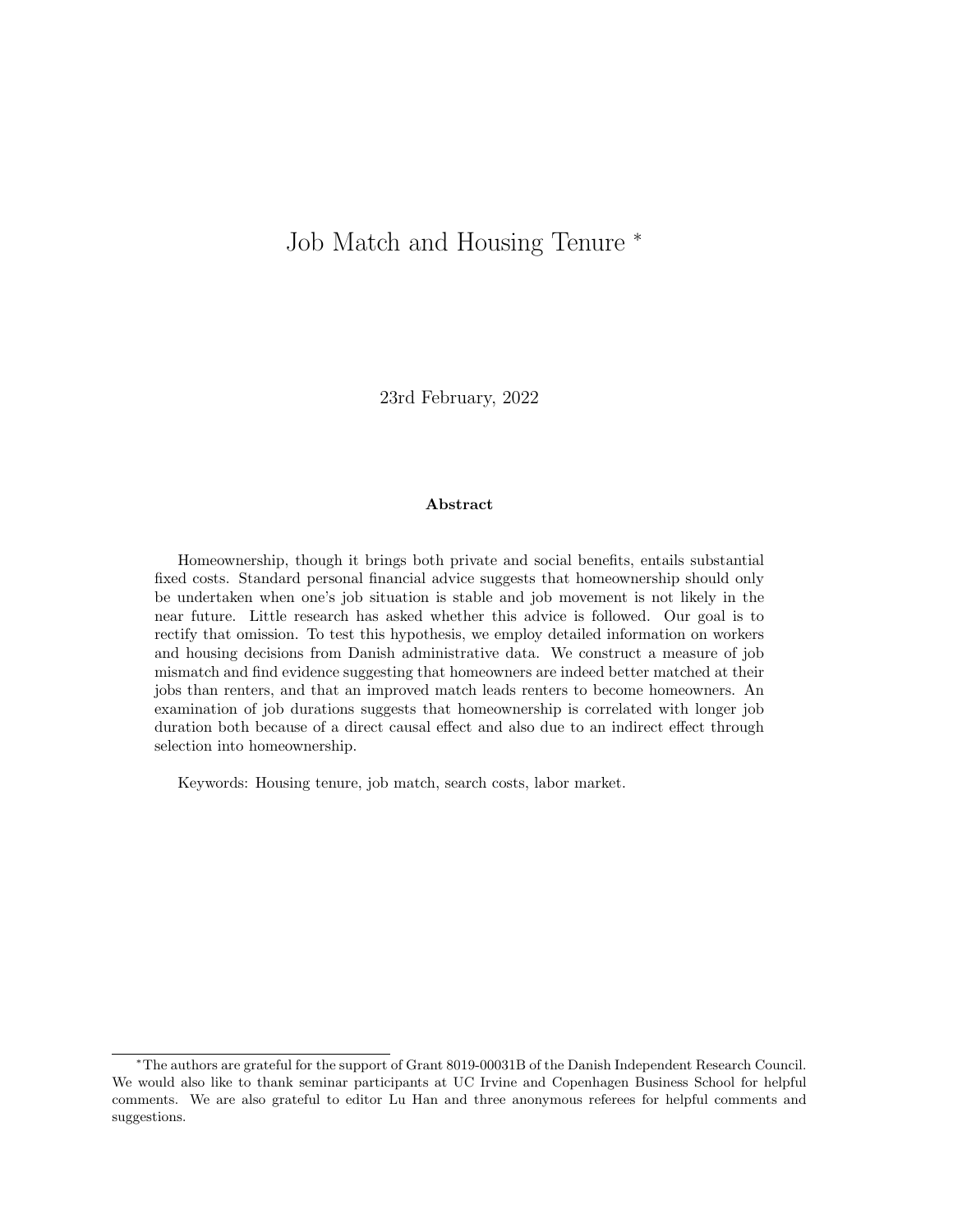### 1 Introduction

It is well-established that homeowners have longer spells in their housing units than renters (Rohe and Stewart (1996), Van Ommeren and Van Leuvensteijn (2005)). These longer spells have substantial ramifications both for occupants and their neighborhoods. Longer spells facilitate investment in both physical and social capital, the expense of which is easier to amortize over a longer residence spell, and are the source of the social benefits of homeownership, including improved physical appearance of homes and a better neighborhood environment (DiPasquale and Glaeser (1999), Coulson and Li (2013)).

The greater stability of owner-occupiers originates from the higher entry and exit costs that are borne by homeowners as opposed to renters (Ioannides and Kan, 1996; Van Ommeren and Van Leuvensteijn, 2005). Acquiring and selling a house are both more expensive, in time and money, than moving into and out of a rental unit. However, while stability in housing incentivizes investment in property, it also reduces the mobility of the residents, which may be costly if job separation occurs. Thus, the decision to become a homeowner is not a trivial one; a homeowner becomes "locked-in" to both their living arrangements and their location, with the need to spread the fixed costs of ownership over a sufficiently long spell. On that account, a household's decision to become a homeowner might reasonably be expected to be correlated with its current and expected labor market status – specifically, the expected length of the current job spell. It is a standard tenet of the personal financial advisor that buying a home is only advisable when one plans to stay in the home for at least a half-decade or so (for a recent example see Elkins (2018)). Although the idea that a household must amortize the entry and exit costs of ownership across a longer spell in the home seems plausible, evidence that households actually pay attention to expected job spell length when making this decision is scant. The two studies most related to this direct question are Haurin and Gill (2002) who study expected length of stays and ownership acquisition for military families (a group known for frequent location changes) and Botsch and Morris (2020) and Fowler et al. (2021) who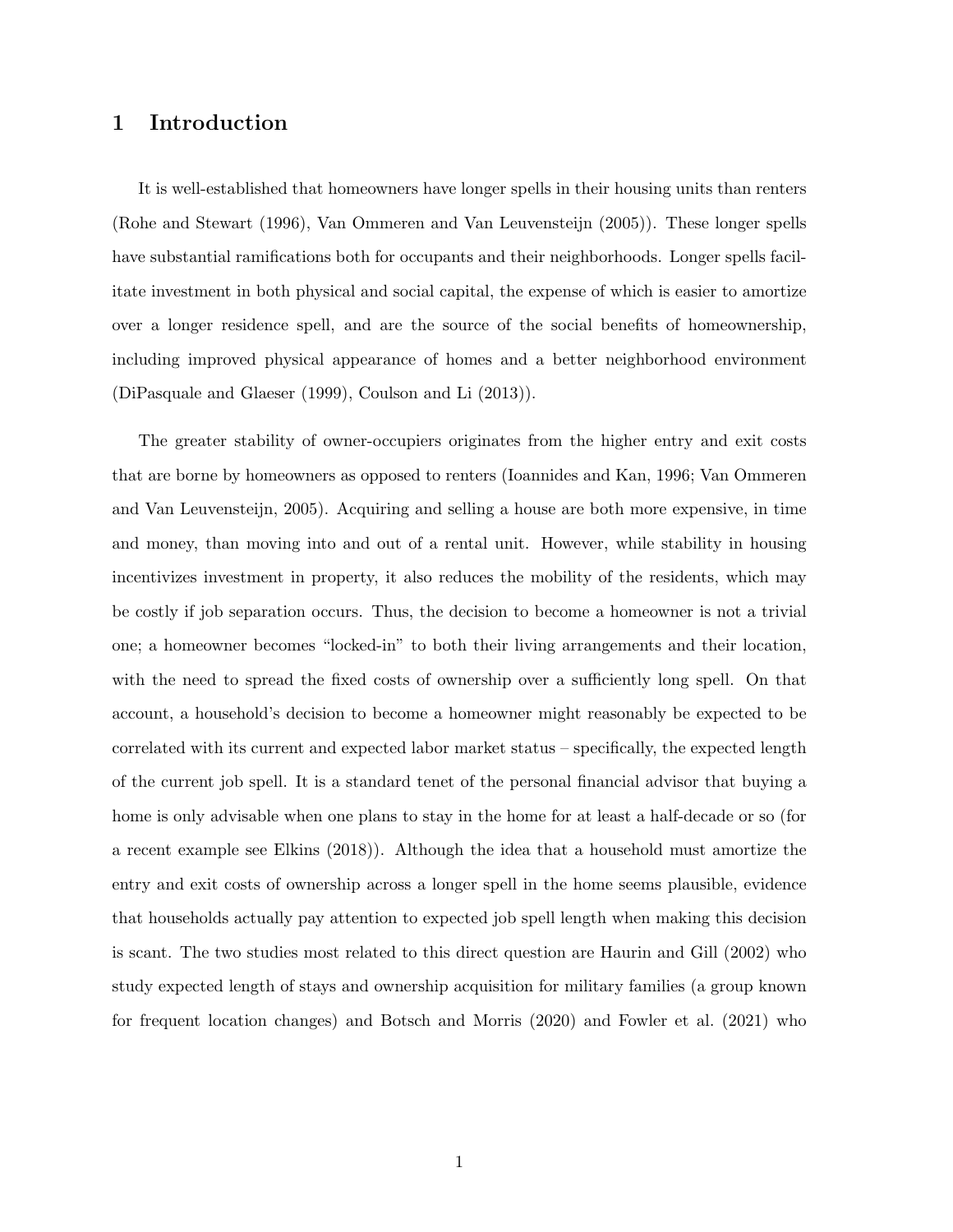study young academics, a group with measurable risk of job separation. Both of these groups have rather specialized experiences that may not be generalized to the broader population.<sup>1</sup>

The purpose of this paper is to fill this gap in the literature. We first create a measure of job mismatch, based on Groes et al. (2015). These authors note that exit rates from occupations are higher when one's wage is far from its expectation in either direction. We use the Danish Registry (also used by Groes et al. (2015)) to first create a measure of job mismatch, measured by the residual of a wage regression on occupation dummies and a rich set of controls. We then match this data with data from the Housing Census Register, which has annual data on the homeownership status of Danish households. We show, consistent with the cross-sectional implication of the theory, that owners have lower average levels of mismatch than renters. The dynamic implication is that renters who find themselves with better job matches are more likely to become homeowners. We examine this hypothesis and find it confirmed by the data.

Finally, we note that this set of ideas may have implications for the tests of the so-called "Oswald hypothesis." The Oswald hypothesis suggests that homeownership may have causal implications for homeowners' labor market outcomes because of their reduced mobility (Oswald (1997), Munch et al. (2006), Coulson and Fisher (2009)). Real estate market frictions cause "housing mismatch" between homeowners and labor markets. We examine this relationship by modeling the determinants of employment durations (Brunet et al. (2012), Ringo (2014)). The Oswald hypothesis would suggest that homeowners' employment spells are longer because their lower mobility reduces the return to on-the-job search. Our theory would suggest that they are longer because owners are better matched in their current employment. We model employment durations as a function both of housing tenure status and job mismatch and find that there is a role for both, although the impact of homeownership is reduced when job mismatch is included in the model. Homeowners may not be able to change jobs so easily, but they also have less desire to do so.

<sup>&</sup>lt;sup>1</sup>See also Halket and di Custoza (2015) who hypothesize that when households cannot credibly commit to long spells in a rental unit, the separating equilibrium causes long-term tenants to choose ownership.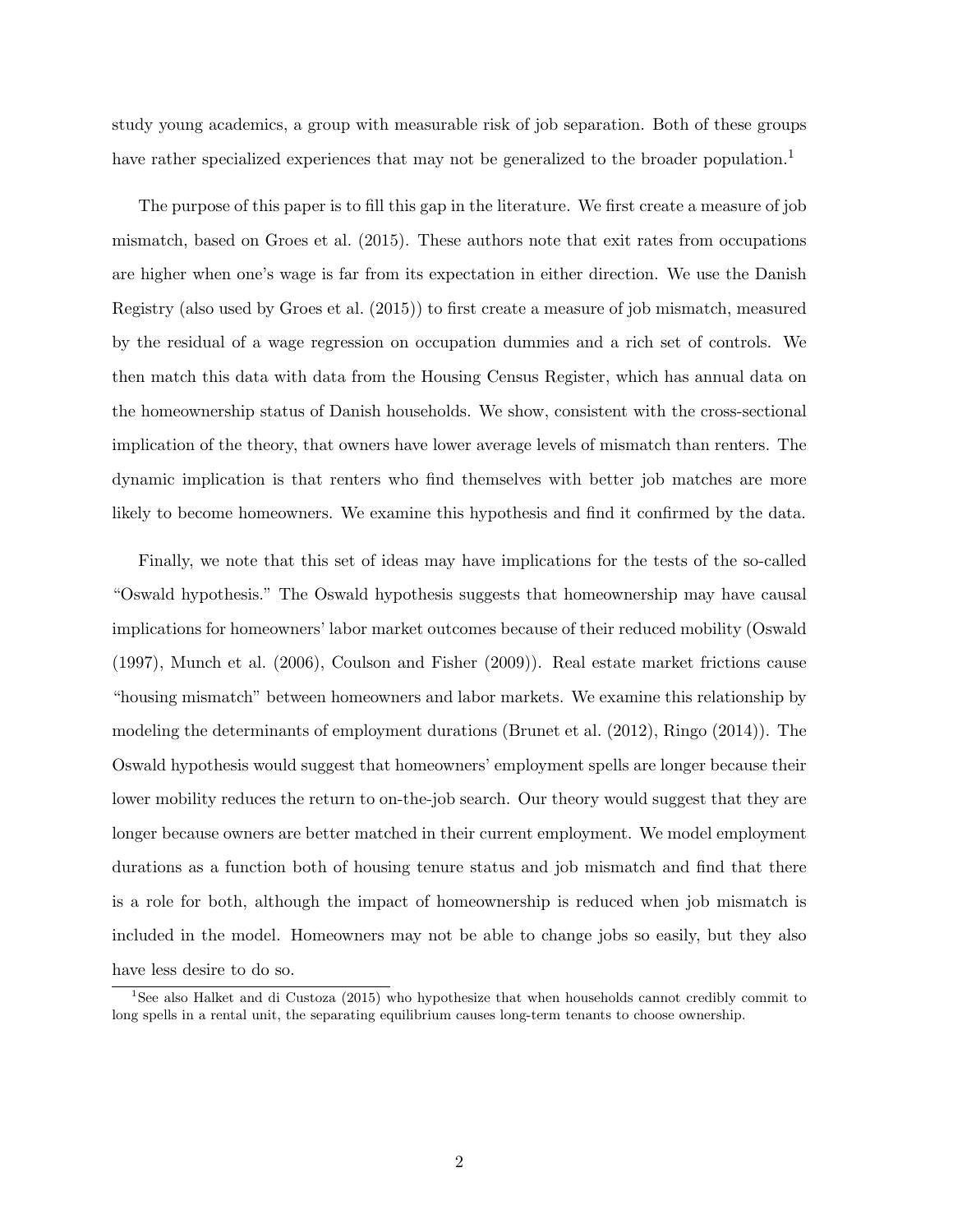The paper proceeds as follows. The next section presents an intuitive narrative, followed by corresponding empirical tests in Section 3. Finally, we discuss the implications of our work and conclude in Section 4.

### 2 Job Security and Home Purchases

Our description of a theoretical framework has three parts. First we discuss the idea of job match and length of the job spell. We relate this to work by Groes et al. (2015) which discusses occupation match, but which can easily be ported to job match. Second, we discuss the desirability of homeownership as it relates to expected job spell. Third, we lay out our hypotheses that relate job match to tenure choice.

Groes et al. (2015) find, using the same Danish administrative database as we do, that workers who are both underpaid and overpaid relative to others in the same occupation tend to exit their occupations at a higher rate. There would seem to be little mystery why those who are underpaid might change occupations. However, Groes et al. (2015) proffer a model that predicts that both underpaid and overpaid workers (relative to occupational norms) will change occupations. In their model, worker types are optimally matched to jobs that correspond well to their skill level. Workers know their type only imperfectly, but each period observe their productivity which is the basis on which they are paid (in one version of the model). Workers that are paid sufficiently higher or lower than the skill level at which they thought they were now rethink the occupation type at which they are best matched, and change occupations accordingly. Only those whose wages are around the average will wish to stay in the same occupation, precisely because their best information is that they are currently matched well.

At a formal level, there should be no difference between a model that describes occupational changes and job changes. One could define occupations as being firm-specific, for example, and the theoretical analysis would go through unchanged. Since our empirical work centers around job changes—which includes occupational changes within a firm, changes in firm within the same occupation, and changes in both firm and occupation—this is a more relevant context in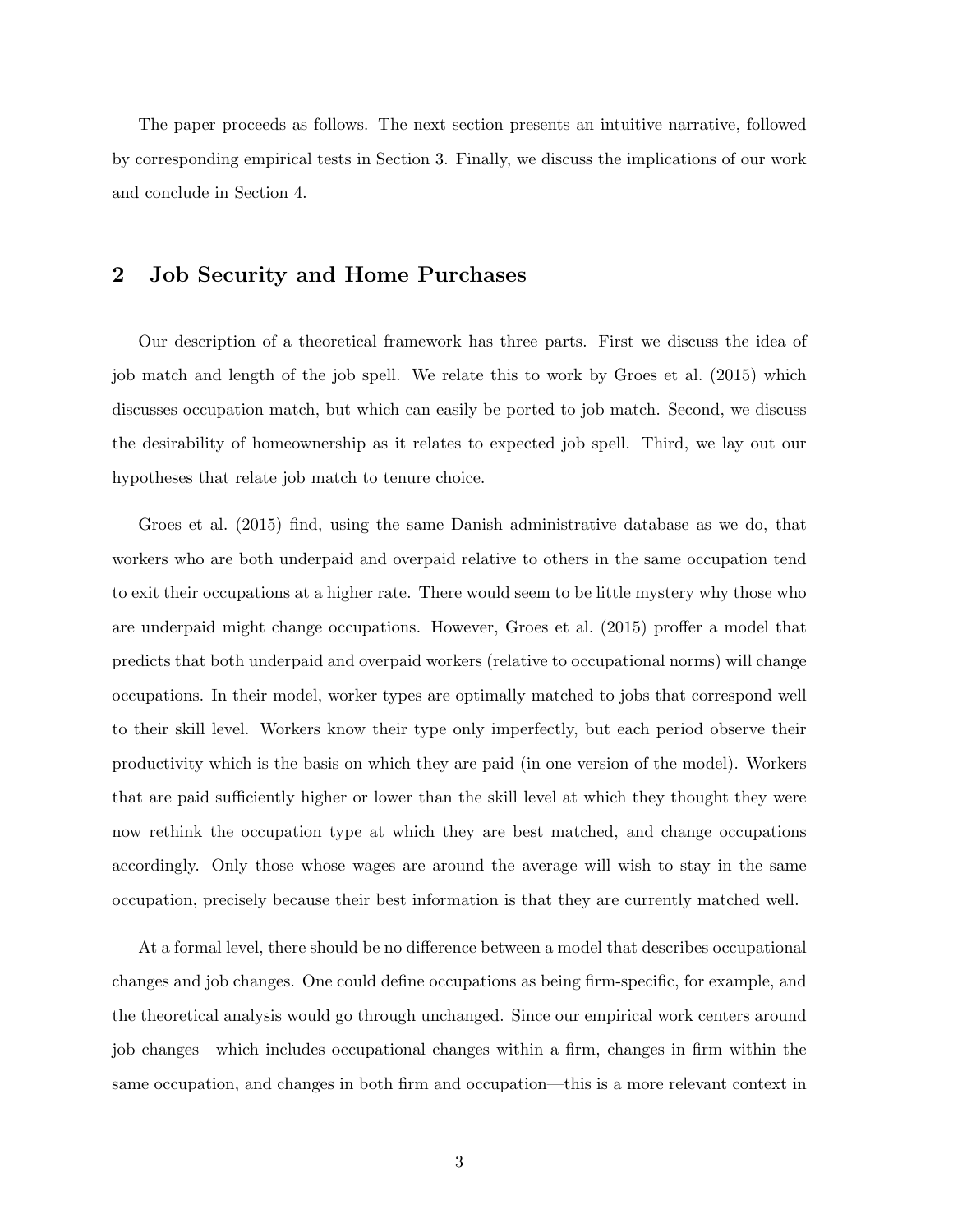which to consider individual labor histories. We will find that job tenure is also related to this wage differential.

We turn then to homeownership. As noted above, homeownership is largely thought of as a superior tenure choice, largely because of the larger set of property rights that accrue to owner-occupiers relative to renters (Sekkat and Szafarz, 2011). The cost of owner-occupation of property at the intensive margin is lower as well, due to the tax advantages of ownership, which center around the deductability of mortgage interest and exclusion of implicit renter income from taxable income.<sup>2</sup> However, the costs of homeownership at the extensive margin – the fixed costs of acquiring, and selling, a home – can be substantial. Taxes, search costs, title expenses, agency commissions and so on, are all part of the acquisition process for homebuyers. Since a worker may need to either move and/or sell her home after a job detachment, a job with a shorter expected tenure will discourage homeownership when these costs are high. This is because job detachment comes with the loss of the home (Gerardi et al., 2018) or moving location. Botsch and Morris (2020) combine these elements in a formal model of home acquisition in the face of the fixed cost of ownership, and expected job loss and income reduction.

This can be illustrated by the calcuation of the implicit cost of capital when buying a home, as a function of these up-front costs and the expected tenure. Piazzesi et al. (2020) find that the search and transaction cost of home purchase can amount to as much as 14% of home value. Now let the mortgage interest rate be 4% for a standard fully-amortizing 30 year fixed rate mortgage. Table 1 provides the effective rate of interest on the sequence of payments that begin with the initial loan less the fixed costs (expressed as a percentage of the mortgage), monthly payments based on the terms above, and a final retirement of the principle at the end of the spell.<sup>3</sup> This effective rate is given for a variety of fixed costs and spell lengths. When there are no fixed costs, the spell length is irrelevant; the effective rate of interest is simply the mortgage rate. As can be seen from the Table, as the fixed costs rise or the spell length decreases, the effective rate of interest rises. If the term length is 30 years, the rise in the

<sup>&</sup>lt;sup>2</sup>Mortgage interest is deductable in both Denmark, the focus of our empirical exercise, and many other countries including the United States.

<sup>&</sup>lt;sup>3</sup>The calculations were done using the IRR function in Excel.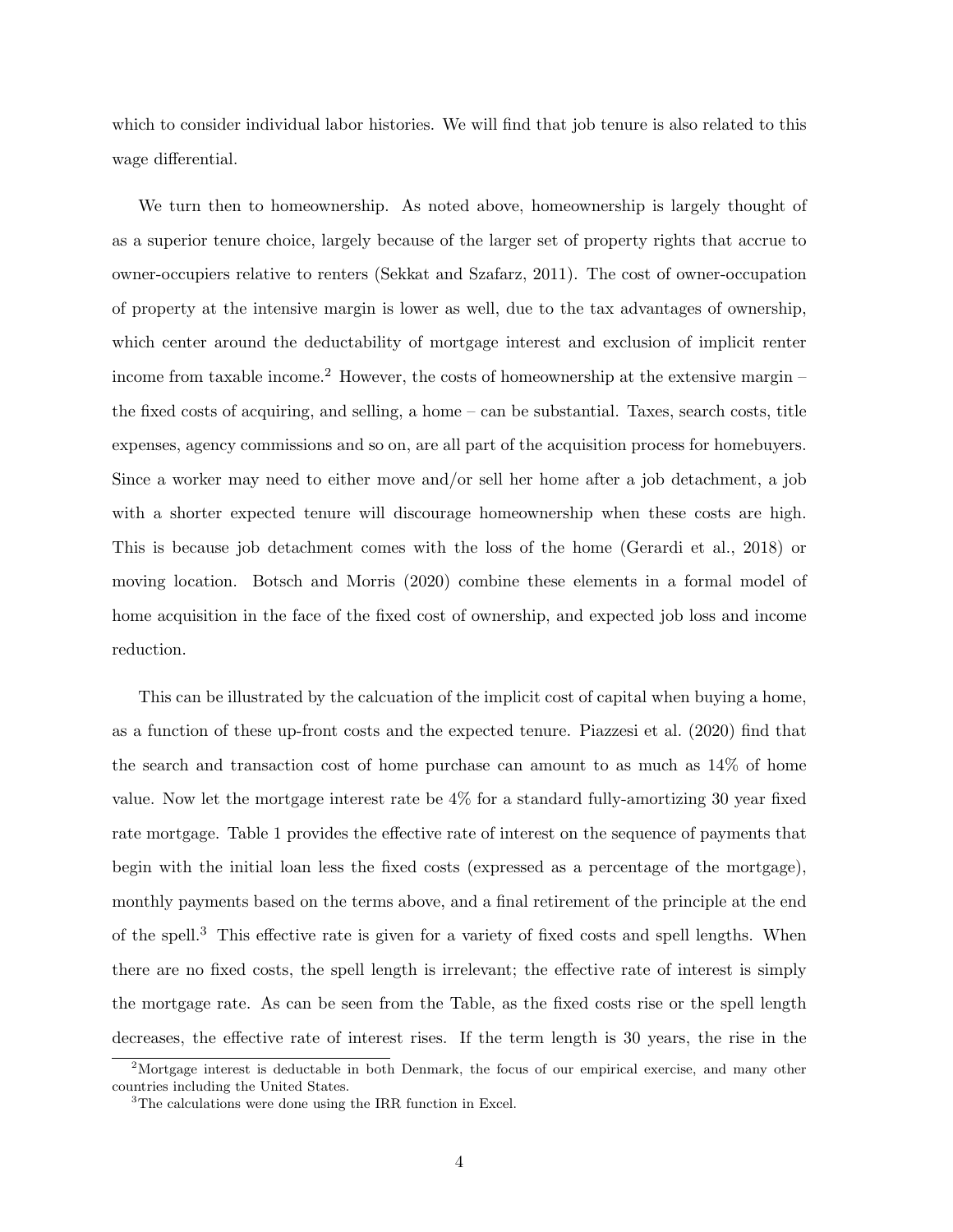effective rate is modest. Even at 14% fixed costs this rate only rises to 5.30%. Once fixed costs become part of the calculation, short spell lengths become increasingly costly. Even at a rather modest 5% fixed costs, if the spell length is only one year the effective rate is very high at 9.30%. As fixed costs rise to the higher amount suggested by Piazzesi et al. (2020), a one year term brings about an effective interest rate of 19.65%. Even a 5 year term would require the assumption of a rate of 7.52%. Clearly the expectation of a shorter job spell drives up the cost of ownership, and makes ownership less likely.

There will be a threshold level of mismatch which, given the workers history and their observation of their labor market, will induce enough job security to make homeownership desirable. Once in the homeowner state, our theory suggests that this is persistent. In particular, a decrease in match quality would not induce an own-to-rent transition– this would entail a loss of the benefits of homeownership and while the probability of job loss increases, to move out of a home because of this higher probability would entail no gain.<sup>4</sup>

This theory suggests two tests of the relationship between mismatch and homeownership using the Danish administrative data. The first is a direct comparison of homeowners and renters; we hypothesize that homeowners have, conditional on a set of covariates, lower mismatch than renters. The attainment of the threshold level of mismatch, and the persistence of the homeowner state will combine to create this cross-sectional correlation.

The second, and perhaps more telling, test, is a direct test of the probability of a rent-to-own transition as a function of the household level of mismatch. We employ a panel regression using only the sample of renters, and we ask, in these regressions, if a better match in year t increases the probability of ownership in year  $t+1$ , conditional on a set of householder characteristics. The panel nature of these regressions of course allows us to control for the time-invariant individual fixed effects, as well as observable characteristics.

We turn to the presentation of the data and the findings from these regressions.

<sup>&</sup>lt;sup>4</sup>In what follows we do not analyze own-to-rent transitions (Turner and Smith, 2009) but our data confirm that they are much less common than rent-to-own moves.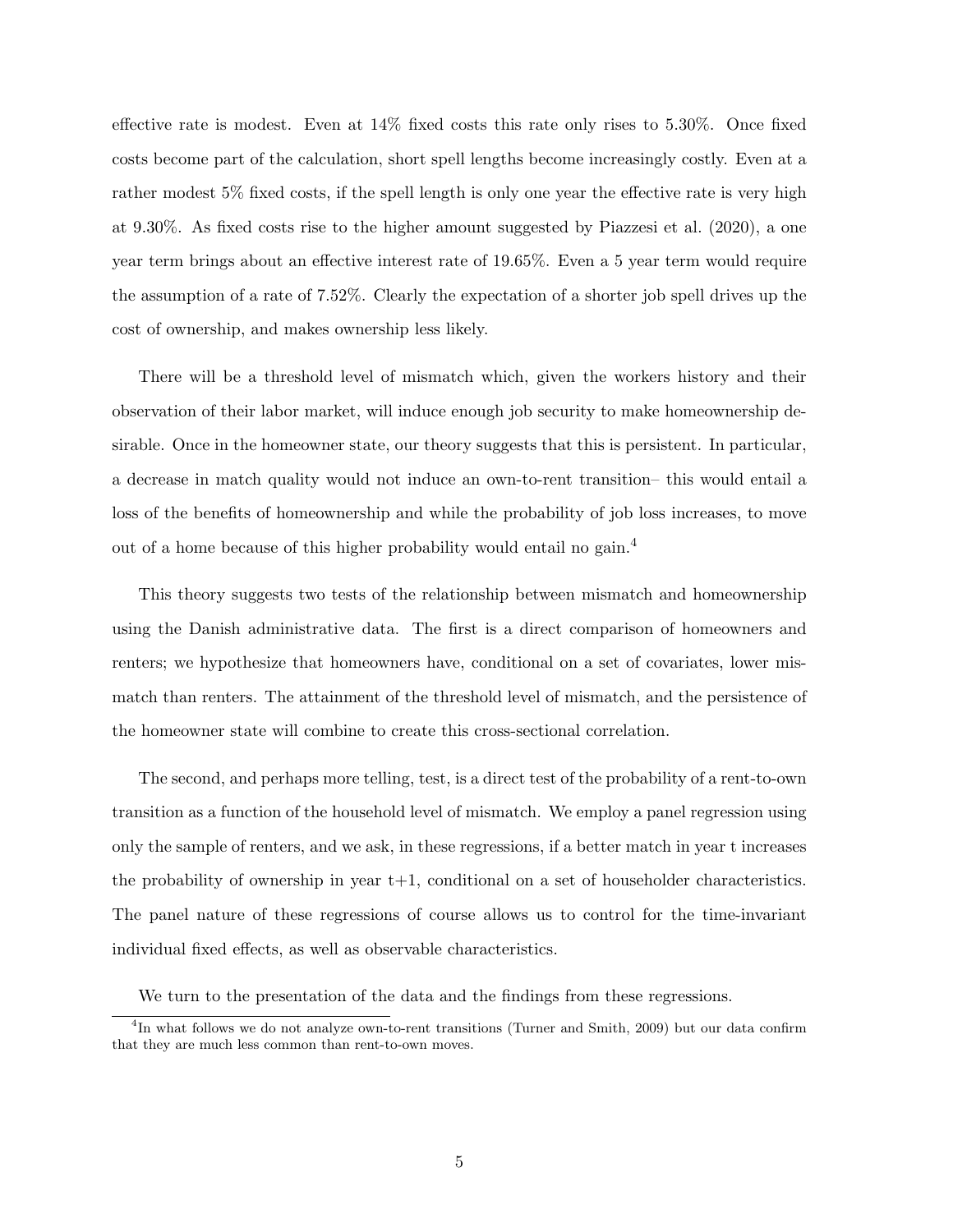### 3 Empirical findings

We turn to the Danish administrative data to test the main predictions of the theoretical framework discussed in the previous section. Our dataset is comprised of annual information on socioeconomic variables of the population during the years 2008 to 2016. Following Groes et al. (2015) we measure job mismatch by comparing a worker's wage with the average wage in her occupation at a given point in time. Groes et al. (2015) argue that the wage of a worker proxies for the worker's ability in the occupation, and the gap between her wage and the average wage measures her level of mismatch relative to the standard occupational requirement.

We access various registers from Denmark Statistics to test our predictions. The Employment of Wage Earners Register (BFL) contains detailed data on wages, hours worked and industry/occupation classifications, which we use in our construction of job mismatch for individuals in the sample. The Housing Census Register (BOL) contains annual housing information for the population of Denmark. From this database we gather data on housing tenure and transitions between renting and owning. The Population Register (BEF) provides demographic information for persons such as age, gender and municipality, while the Family Relationship Register (FAM) provides details on family structure and size. Lastly, the Education Register (UDDA) provides information on educational attainment. These last three databases provide information for control variables used in the regression models. We merge these datasets using a unique masked individual identifier.

We limit our sample to working age individuals of ages between 25 and 65 years. Our analysis proceeds in two steps. In the first step, we estimate job mismatch using the entire sample of employed individuals in this age range. This is over 16.1 million individual-year observations. In the second set of regressions we use this mismatch estimate in regression models that estimate housing tenure. Since housing tenure is a household level variable, we use the individual characteristics, including the mismatch measure, of the 2008 household head in estimating our models. We use the Denmark Statistics definition of household head, which is defined as the oldest woman in the household if the household consists of at least one adult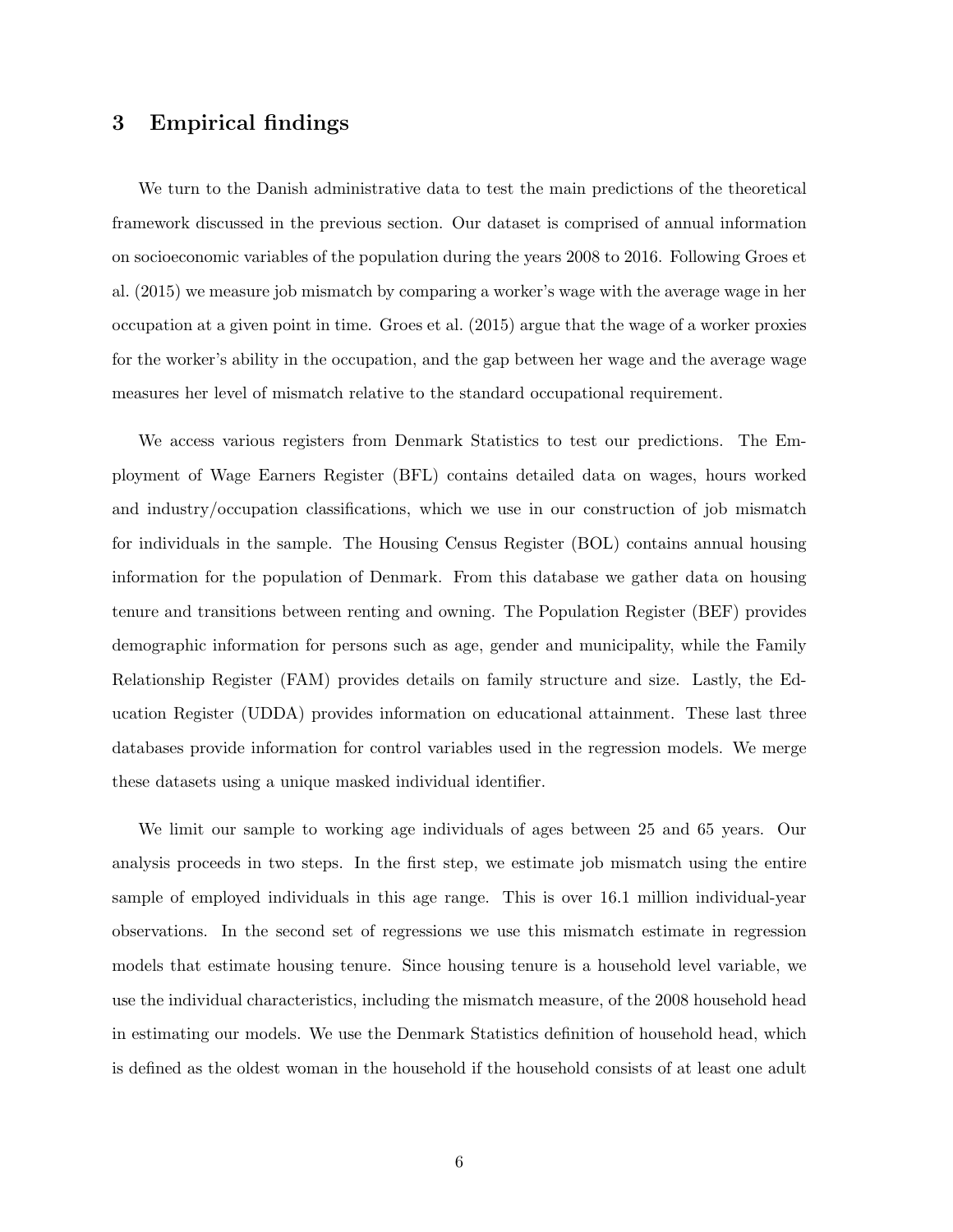man and one adult woman. In all other households, it is the oldest household member. The measure of income in our regressions is the total income of all household members.

Table 2 provides some summary statistics on this merged data set of household heads. The mean hourly wage is 199 Danish kroner and the mean household monthly income is 50,853 kroner. The average age in our sample is 45. The average number of children in each household is around one.<sup>5</sup> The mean spell at a job is 3.9 years. Table 3 presents frequency distributions of several variables. The sample sizes for some variables naturally differ when considering changes in either housing tenure, occupations or firms.<sup>6</sup> Since we use the individual characteristics of household heads only, 83% of the individuals are female. 66.1% of the households are couples. We break highest education attainment into four categories. 19% of individuals in our data have a high school degree or less education,  $32\%$  have an undergraduate equivalent, and  $10\%$ have a masters degree or more. The plurality at  $39\%$  in this categorization have a trade degree, either trade school or a formal apprenticeship.<sup>7</sup> The homeownership rate is 68.7%, with 5.2% transitioning from renting to owning and 1.3% from owning to renting in any given year. Table 3 presents summary data on labor market transitions. Most individuals remain at the same firm and occupation (76%) from year to year. 13.1% change occupation within the same firm, and 6.2% change firm but remain in the same occupation. 4.7% change both firm and occupation. Even without a change in firm or occupation, the measure of mismatch can change due to an individual wage's convergence to, or divergence from, the mean wage which we calculate annually. Over the entire sample, we have a total of 179,525 firms and 205 occupations.

We measure mismatch as the residual of the following regression model:

$$
\ln w_{it} = \alpha + X_{it}\beta + \epsilon_{it} \tag{1}
$$

<sup>5</sup>We cap the number of children in the sample at 5 to account for potential measurement error.

 ${}^{6}$ For instance, the dataset comprises of 1,806,551 renters and 4,263,545 owners for which we track housing tenure changes. Occupation and firm changes are tracked across 6,022,449 observations.

<sup>7</sup>The Danish education data naturally break educational attainment down into ten categories, which we aggregated for the purpose of these summary statistics. In our empirical exercise below we will sometimes include all categories with dummies. The ten categories are: primary school, preparatory school, high school, trade high school, trade apprenticeship, short further education, bachelors, medium further education, long further education, and research education.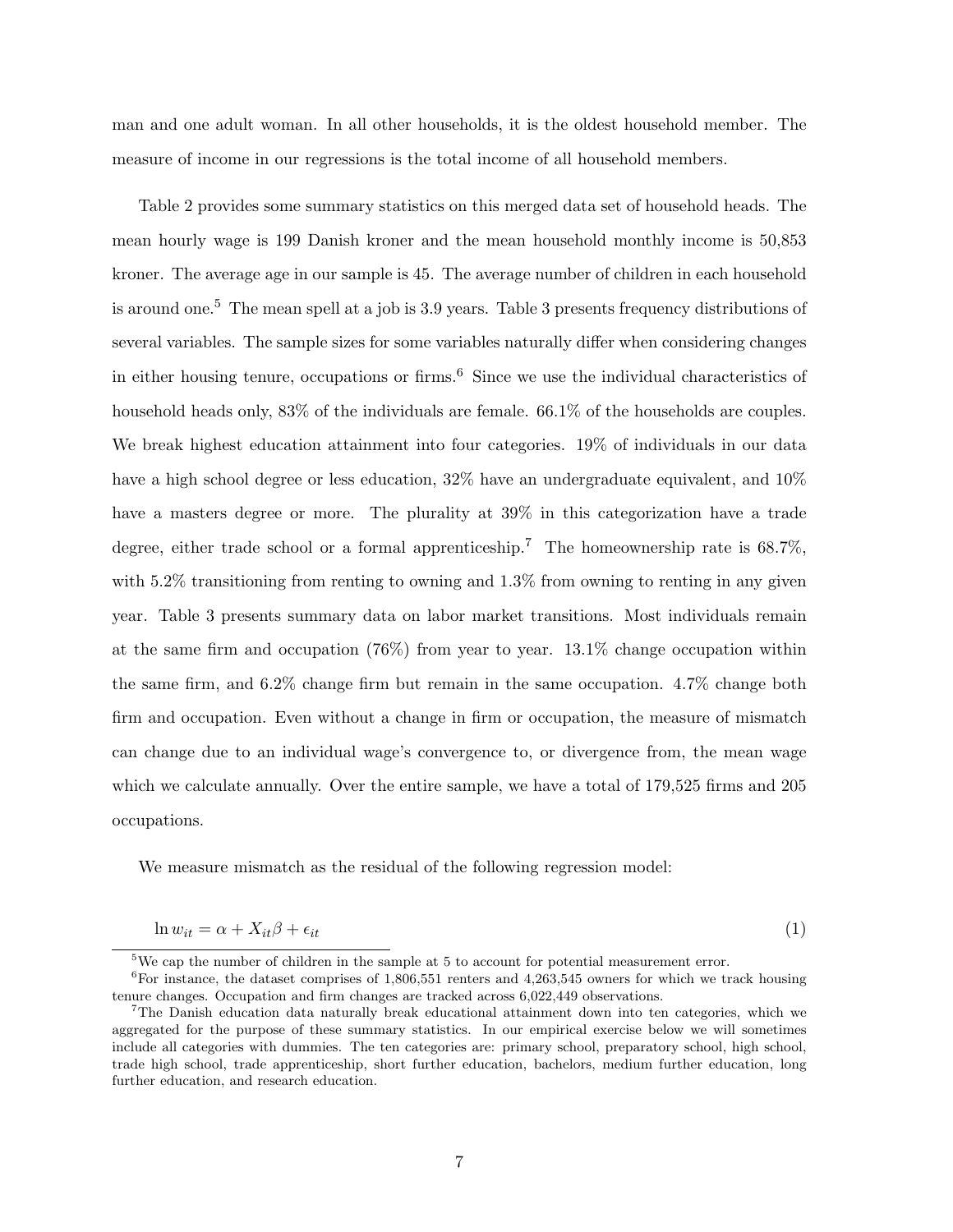The index i refers to a worker, and t indexes years. We report results for three specifications. In the first specification,  $X_{it}$  is a set of the following controls: age, number of children and fixed effects for family type, gender, education, year, and city. The regression models are estimated across each occupation separately. In the second specification, the set of controls include number of children, fixed effects for family type, and a 5-way interaction for age group, gender, education, job year, city. Here too, the regression is estimated separately for each occupation category. The third specification involves the following controls: number of children, fixed effects for family type, and 6-way interaction for age group, gender, education, job year, city, and occupation. The absolute residual from each of the estimated model specifications  $|\hat{\epsilon}_{it}|$  is our measure of job mismatch.

Table 4 presents the summary statistics for this exercise. Note that the mean of each of the mismatch measures is not zero as we consider the sub-sample based on head of household status, whereas the wage residual is based on all observations. The mean of the residual based on the first specification is -0.003 and its standard deviation is 0.3, skewness is 0.9 and kurtosis is 22.4.<sup>8</sup> Deviation from the mean, on either side, captures the level of mismatch. The mean of the absolute residual is 0.2 and the standard deviation is 0.2. The residuals based on the second and third specifications exhibit a similar pattern. Table 5 presents the correlation coefficients of the residuals across the three model specifications. We note that all three residuals are highly correlated with correlation coefficients over 0.96. <sup>9</sup>

Figure 1 displays a kernel density of the residuals from our first specification, separately calculated for owners and renters.<sup>10</sup> Owners have more concentrated residuals than renters, implying that owners overall have less occupational mismatch.<sup>11</sup> Figures 2, 3, and 4 provide empirical kernel densities on gender, age, and education respectively; it can be seen that men

<sup>&</sup>lt;sup>8</sup>We easily reject the null that the residual is normally distributed.

<sup>9</sup>As a check of our measure of mismatch, Table 12 in the Appendix presents the regression results for a linear probability model that models job change as a function of mismatch and relevant controls. The results imply that the absolute residual does indeed predict job separation. Groes et al. (2015) verify that their mismatch measure is correlated with occupational mobility, whereas we are most concerned with job mobility.

 $10$ Due to disclosure rules, these are not kernel densities over raw residuals, but rather over a running 10observation mean of residuals with the largest and smallest 10 observations by category dropped.

<sup>&</sup>lt;sup>11</sup>The Kolmogorov - Smirnov test for the equality of the distributions of the two samples of residuals (for owners and renters) suggests that the distributions are statistically different at the 1% level.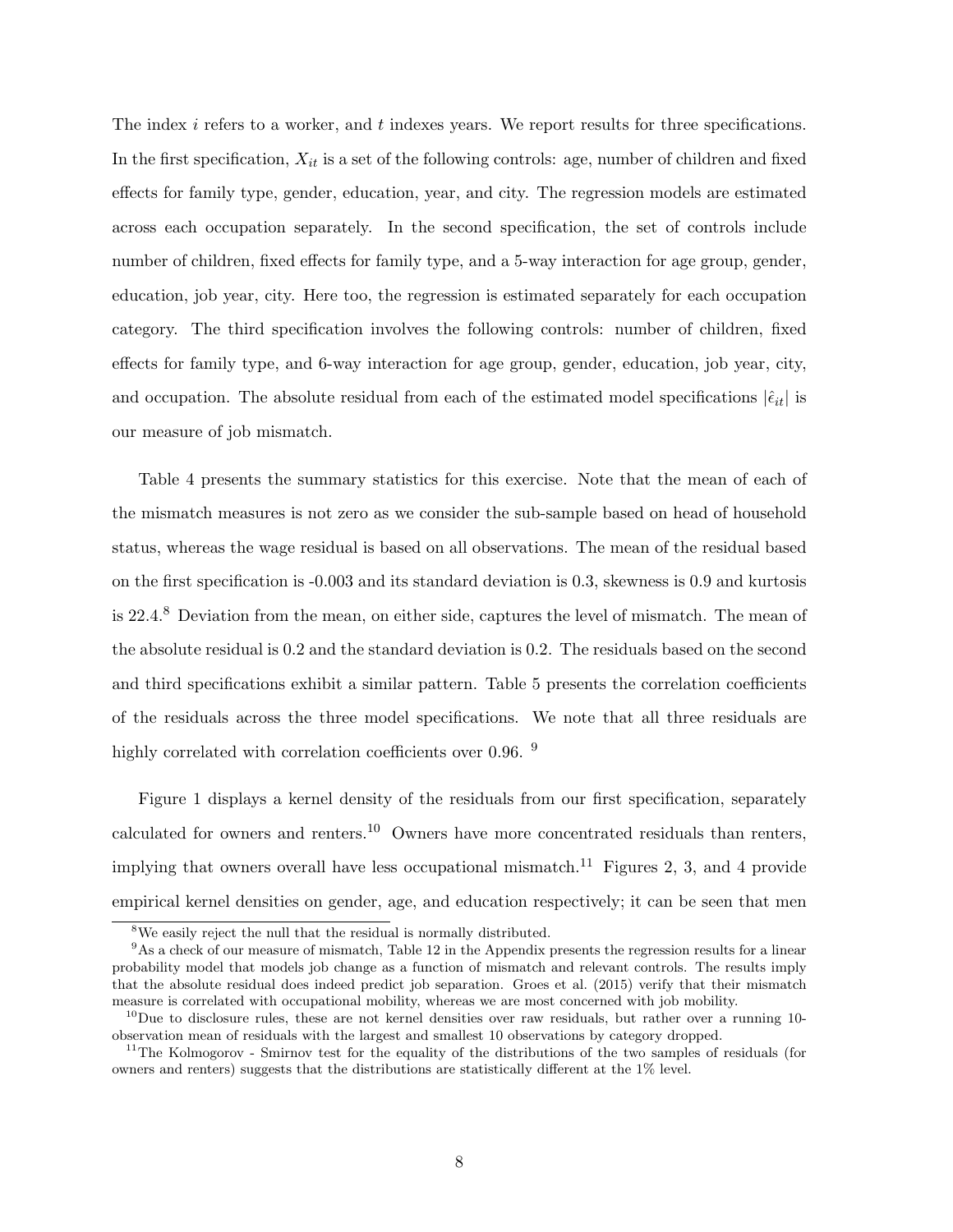have more mismatch than women, those in the youngest age group have more mismatch than older cohorts, and those with less education have more mismatch than those with more.

We come now to the heart of our empirical work relating homeownership to mismatch. We have both cross-sectional and dynamic predictions we can take to the data. A cross-sectional prediction is that a lower level of mismatch will be associated with a higher probability of homeownership. A dynamic prediction is that, ceteris paribus, a renter with lower mismatch will be more likely to become a homeowner. In Table 6 we present tests of the first hypothesis. We estimate linear probability models of the homeownership dummy on the absolute value of the mismatch residual. The table presents the estimated regression coefficients for two models for each of the three residuals obtained earlier. In Column 1, the model is estimated with an exhaustive set of covariates that include age, gender, education, family structure, occupation, municipality and year fixed effects. We also include income and number of children.<sup>12</sup> The coefficient of the absolute residual is statistically significant, and of the expected negative sign. A one standard deviation decrease in the absolute residual (0.224) is associated with a 0.45 percentage point increase in the probability of being a homeowner. As a comparison, an increase in the family size by one (increase in the number of children) is associated with a 1.20 percentage point increase in the probability of being a homeowner. Thus, while the magnitude of an increase in the likelihood of being a homeowner associated with a decrease in mismatch is small, it is comparable with that of other factors that have a marginal impact on the housing tenure decision. In Column 2 we add an interaction between the absolute residual and number of occupations in the municipality. The number of occupations in the municipality serves as a proxy for job options in the area. The coefficient for the interaction term is positive and statistically significant. While a larger mismatch is negatively related to homeownership, the effect is less pronounced in areas that have many job options. Columns 3 through 6 present the regression coefficients based on inclusion of estimated residuals from the other two model specifications. Overall, the results are remarkably stable across different residual specifications. Table 7 presents the cross-sectional regression results across negative

 $12$ Denmark Statistics masks the actual address of the worker but provides the municipality of the address. Family structure comprises of the following types: single, married, registered partnerships, co-resident couples, co-living couples, and non-resident children.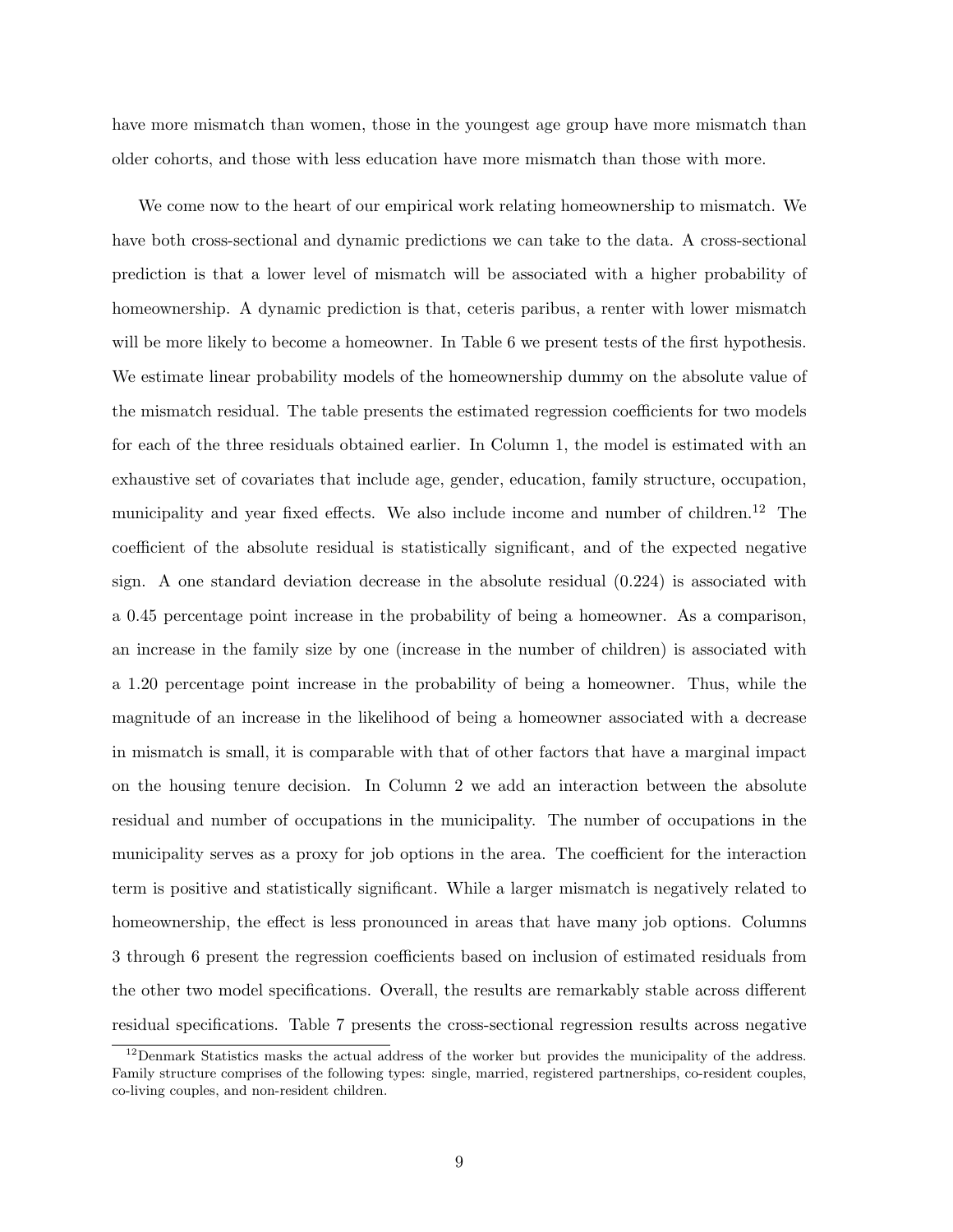and positive residuals separately. It indicates that the effect of mismatch on homeownership is more pronounced for negative residuals, which is congruent with the idea that a higher income insulates the worker from the negative effects of mismatch.

We turn our attention to transitions to homeownership. We estimate the following specification,

$$
\Delta R_{\cdot} \cdot \mathbf{L} \cdot \mathbf{L} \cdot \mathbf{L} \cdot \mathbf{L} = \alpha + \eta_1 |\hat{\epsilon}_{i,t}| + \eta_2 Z_{i,t} + \zeta_{i,t} \tag{2}
$$

Here,  $\Delta R_{\perp}$  to  $O_{i,t}$  is an indicator characterizing transitions to homeownership.  $|\hat{\epsilon}_{i,t}|$  is the absolute residual in year t. We present the estimated regressions for each set of residuals in Table 8.<sup>13</sup> Columns 1, 2 and 3 present the regression results based on the estimated residual from Specifications 1, 2 and 3. Overall, we estimate a statistically significant negative coefficient for  $|\hat{\epsilon}_{i,t}|$ , implying that renters transition to homeownership when the level of mismatch is smaller.

Having established that in both static and dynamic regressions that homeownership is negatively associated with job mismatch, we next study whether homeownership itself affects job duration independently from job mismatch. Theoretical models such as Ringo (2014) allow for (costly) on-the-job search by homeowners and renters. The reduced mobility of owners induces less intense job search, with the result that the employment spells of homeowners are longer than those of renters. Empirical studies have found correlation of job mobility and homeownership (Havet and Penot (2010)). In light of our theory and results, this correlation may be spuriously generated by job match quality. That is, the longer spells of homeowners may not be a result of differential search, but of superior job matches of homeowners.

To examine both our theory of the effect of labor mismatch on homeownership jointly with the theory of how homeownership affects job duration, we estimate a proportional hazard model of job terminations as a function of mismatch, homeownership and other controls. We test whether homeownership predicts a longer job duration after controlling for mismatch. The database that we have constructed does not contain start dates of existing jobs, so we

 $^{13}\mathrm{The}$  sample size differs from prior tables as it tracks the housing tenure status of renters.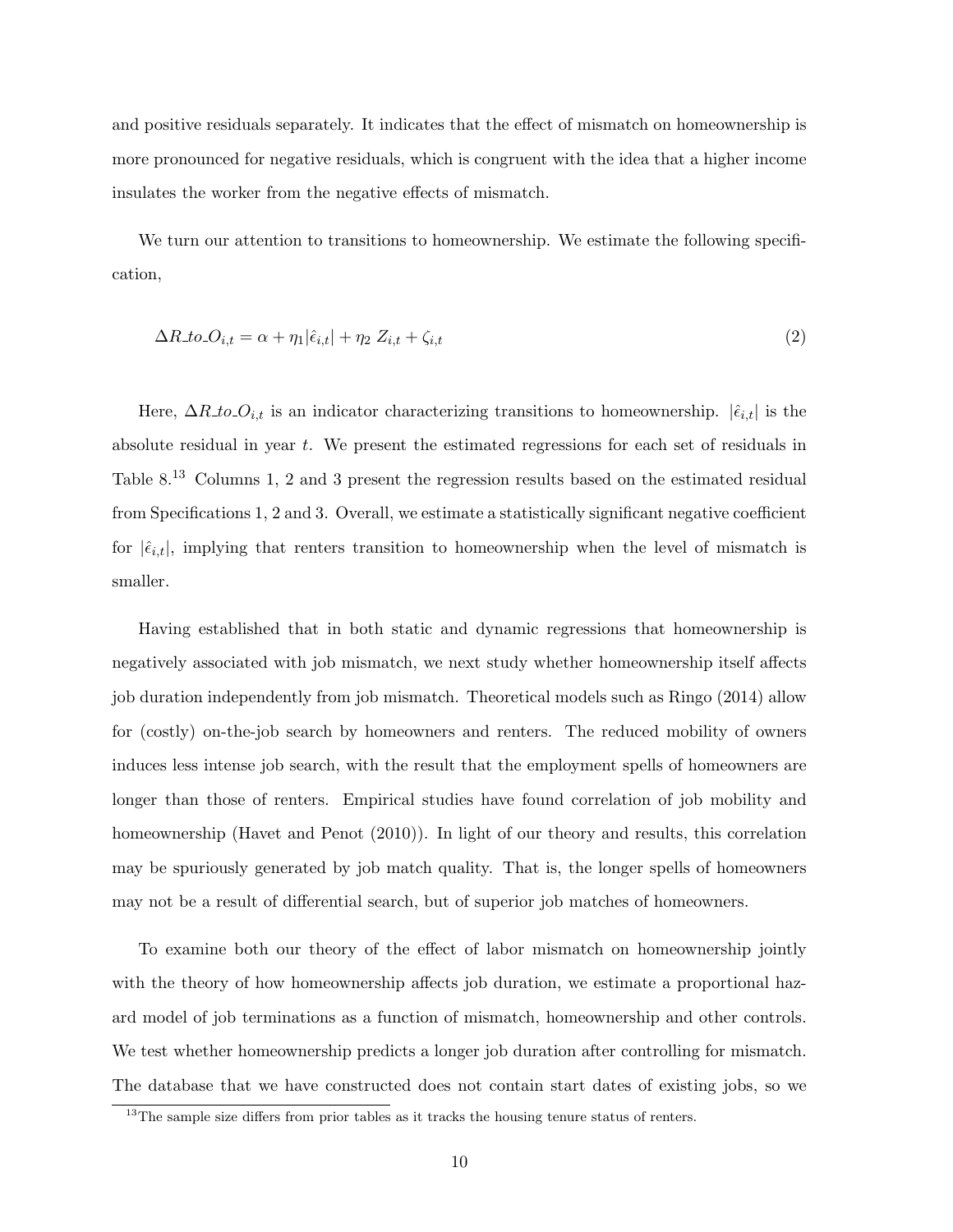only know the beginning of an employment spell if it occurs within the span of our panel. We use only these employments spells for our analyses. We use standard techniques to control for right-censored job spells which are not terminated in our sample period. We characterize the housing tenure of the spell as one of homeownership if at any time during the spell the household is a homeowner. Our measure of mismatch varies across years within a job spell, so we characterize a spell's mismatch as its mean over the entire job spell. Number of children in the household, and fixed effects for age, gender, education, family structure, municipality area and job spell at the start year are used as controls. Table 9 presents the estimated coefficients for the hazard model wherein two models are estimated for each of the three sets of residuals obtained earlier. In Column 1, we see that homeownership reduces the likelihood of job termination and an increase in the average residual increases the likelihood of job termination. These results suggest that estimates by prior studies of the differential labor market outcomes due to homeownership (i.e. longer job durations for homeowners) are both due to search frictions arising from homeownership itself and as well as job mismatch. Column 2 interacts homeownership and the average mismatch, and we see that the coefficient of the interaction is positive. When interpreted with the negative coefficient of homeownership and the positive coefficient of the average residual, this suggests that the impact of homeownership on the job termination hazard can be overcome by a sufficiently bad job match. In the specification in Column 1, a 1.2 standard deviation increase in mismatch would negate the effect of ownership on the hazard of job termination. Columns 3 through 6 present the proportional hazard model results based on inclusion of estimated residuals from the other two model specifications.<sup>14</sup>

Finally, we ask whether the results differ by the state of Danish housing cycle. Figure 5 presents an overview of the evolution of Danish house prices from 2005-2019 from Eurostat. During the period of our study, from 2008 to 2012 house prices were more or less flat in Denmark, and then from 2013-2016 there was a price boom.<sup>15</sup> One might be concerned that

<sup>&</sup>lt;sup>14</sup>Table 13 in the Appendix presents the regression results for the hazard model separately for negative and positive residuals. We compute the average residual in a job spell and estimate the model separately for spells with negative and positive average residuals. While higher average mismatch indicates an increased likelihood of job termination for both spells with positive and negative average residuals, the effect is more pronounced in those with positive residuals.

<sup>&</sup>lt;sup>15</sup>One theory about the reason for the boom is that the Danish Kroner is pegged to the Euro. When the Euro was going through a crisis, there was a positive probability that the Danish central bank would go off the peg. Thus Euro investors saw Denmark as an attractive investment destination to hedge Euro risk.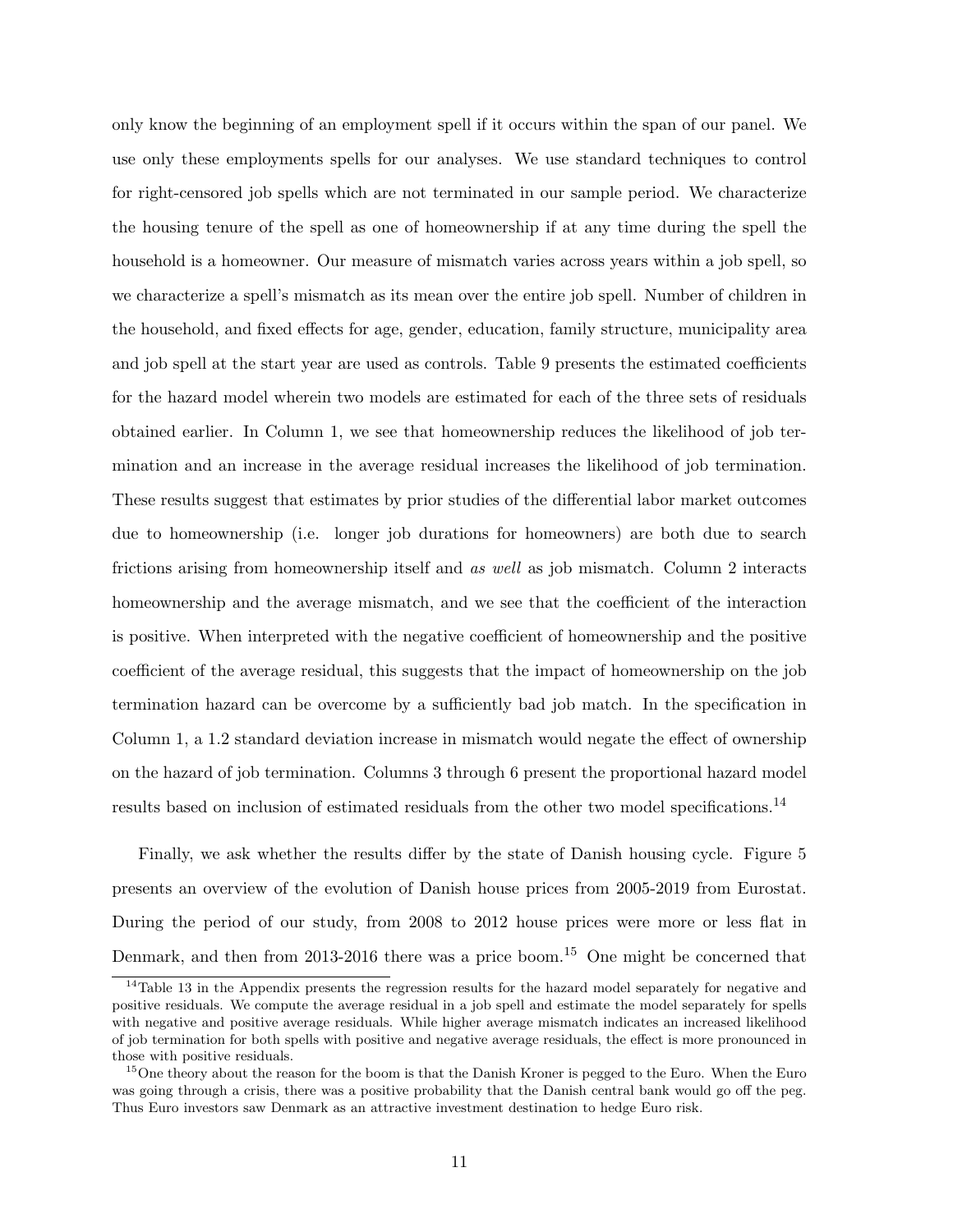the tenure decision of Danes might have been different during these two regimes. To investigate if this is so, we split our data into two periods, a flat price period from 2008-2012, and a boom period of 2013 to 2016.

Table 10 presents the estimated linear probability models of the homeownership binary as a function of the absolute value of the mismatch residual based on data for different sub-periods. As earlier, the table presents the estimated regression coefficients for two models for each of the three residuals obtained from different model specifications. Throughout, the coefficient of the absolute residual is statistically significant, and of the expected negative sign. In addition, the coefficient for the interaction term is positive and statistically significant. Next, Table 11 presents the estimated transition regressions across two specifications for each set of residuals. Here too, the estimated coefficients imply that renters change housing tenure to homeownership when the level of mismatch decreases. Our findings are robust to data subsets collected under different housing market conditions.

#### 4 Concluding Remarks

It is a truism that the entry and exit costs of homeownership ought to be amortized over a sufficiently long period of time. Therefore, the usual advice that one should not purchase a home until one's employment situation is stable is warranted. In this paper, we use a measure of job mismatch proposed by Groes et al. (2015) to measure the stability of employment. We find that households with a higher level of job mismatch are less likely to be homeowners, and that a better match induces renters to buy. Since lower mismatch is also associated with longer employment spells, households do delay homeownership until they have the expectations of a long and stable employment situation. This selection into homeownership does not rule out a separate role for homeownership itself in increasing employment spell duration as highlighted by previous theory.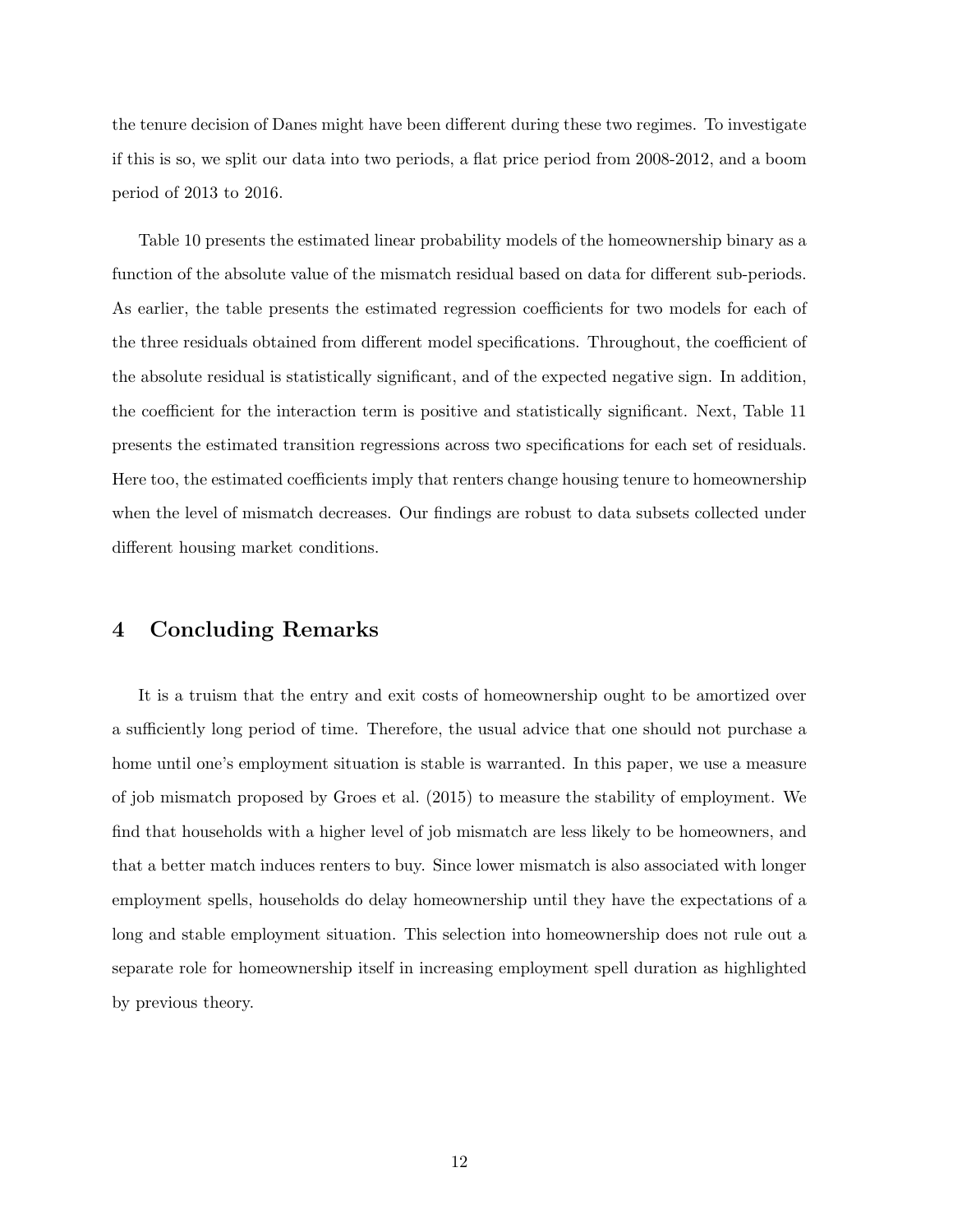#### References

- Botsch, Matthew J and Stephen D Morris, "Job Loss Risk, Expected Mobility, and Home Ownership," Journal of Housing Economics, 2020, p. 101733.
- Brunet, Carole, Nathalie Havet, and Jean-Yves Lesueur, "Does Homeownership Hinder Exits from Unemployment?," Economie & prévision, 2012,  $(2)$ , 161–183.
- Coulson, N Edward and Herman Li, "Measuring the external benefits of homeownership," Journal of Urban Economics, 2013, 77, 57–67.
- and Lynn M Fisher, "Housing tenure and labor market impacts: The search goes on," Journal of Urban Economics, 2009, 65 (3), 252–264.
- DiPasquale, Denise and Edward L Glaeser, "Incentives and social capital: Are homeowners better citizens?," Journal of urban Economics, 1999, 45 (2), 354–384.
- Elkins, Kathleen, "If you're thinking about purchasing a home, first ask yourself this critical question," https://www.cnbc.com/2018/01/25/ thinking-about-buying-a-home-ask-yourself-how-long-you-plan-to-stay.html 2018. Accessed: 17 July 2021.
- Fowler, Stuart J, Sean Salter, Cayman Seagraves, and Philip Seagraves, "Academic Tenure, Income Uncertainty, and Real Estate Risk-Taking," Journal of Housing Research, 2021, pp. 1–22.
- Gerardi, Kristopher, Kyle F Herkenhoff, Lee E Ohanian, and Paul S Willen, "Can?t pay or won?t pay? unemployment, negative equity, and strategic default," The Review of Financial Studies, 2018, 31 (3), 1098–1131.
- Groes, Fane, Philipp Kircher, and Iourii Manovskii, "The U-shapes of occupational mobility," The Review of Economic Studies, 2015, 82 (2), 659–692.
- Halket, Jonathan and Matteo Pignatti Morano di Custoza, "Homeownership and the scarcity of rentals," Journal of Monetary Economics, 2015, 76, 107–123.
- Haurin, Donald R and H Leroy Gill, "The impact of transaction costs and the expected length of stay on homeownership," Journal of Urban Economics, 2002, 51 (3), 563–584.
- Havet, Nathalie and Alexis Penot, "Does homeownership harm labour market performances? A survey," 2010.
- Ioannides, Yannis M and Kamhon Kan, "Structural estimation of residential mobility and housing tenure choice," Journal of Regional Science, 1996, 36 (3), 335–363.
- Munch, Jakob Roland, Michael Rosholm, and Michael Svarer, "Are homeowners really more unemployed?," The Economic Journal, 2006, 116 (514), 991–1013.
- Ommeren, Jos Van and Michiel Van Leuvensteijn, "New evidence of the effect of transaction costs on residential mobility," Journal of regional Science, 2005, 45 (4), 681– 702.
- Oswald, Andrew J, "Thoughts on NAIRU," 1997.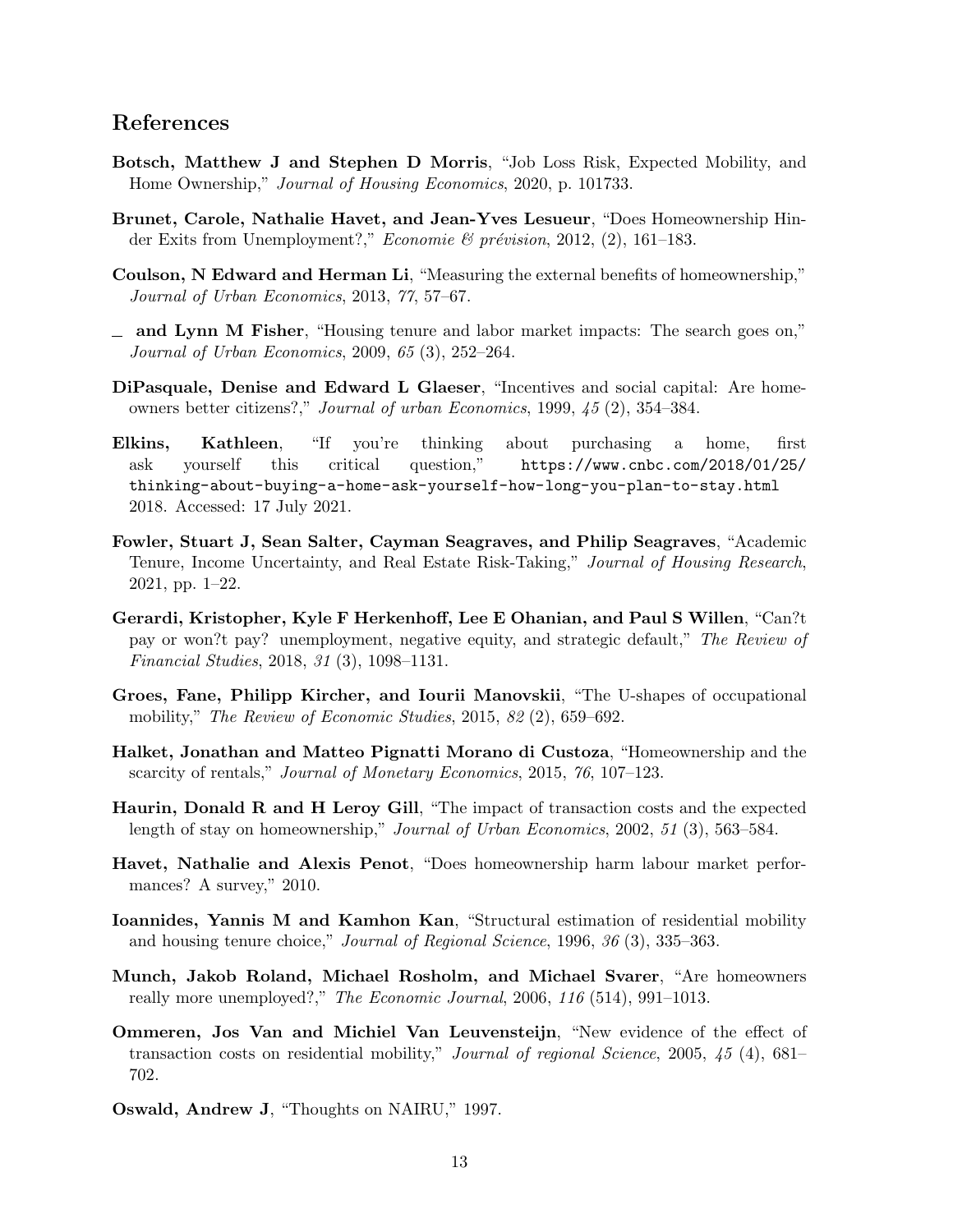- Piazzesi, Monika, Martin Schneider, and Johannes Stroebel, "Segmented Housing Search," American Economic Review, 2020.
- Ringo, Daniel, "Home Ownership as a Labor Market Friction," Technical Report, working paper 2014.
- Rohe, William M and Leslie S Stewart, "Homeownership and neighborhood stability," Housing Policy Debate, 1996, 7 (1), 37–81.
- Sekkat, Khalid and Ariane Szafarz, "Valuing homeownership," The Journal of Real Estate Finance and Economics, 2011, 43 (4), 491–504.
- Turner, Tracy M and Marc T Smith, "Exits from homeownership: the effects of race, ethnicity, and income," Journal of Regional Science, 2009, 49 (1), 1–32.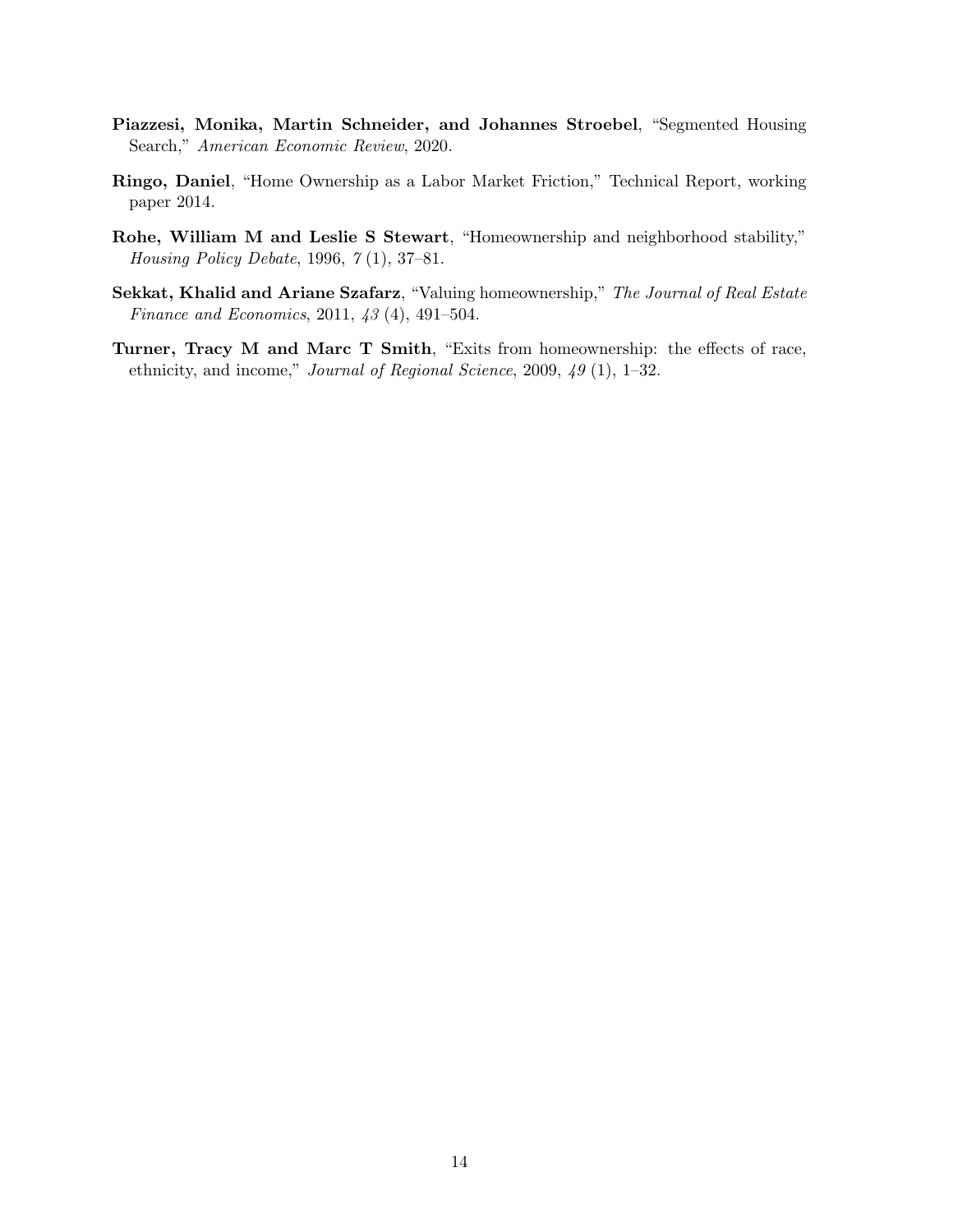

Figure 1: Kernel density of residual across housing tenure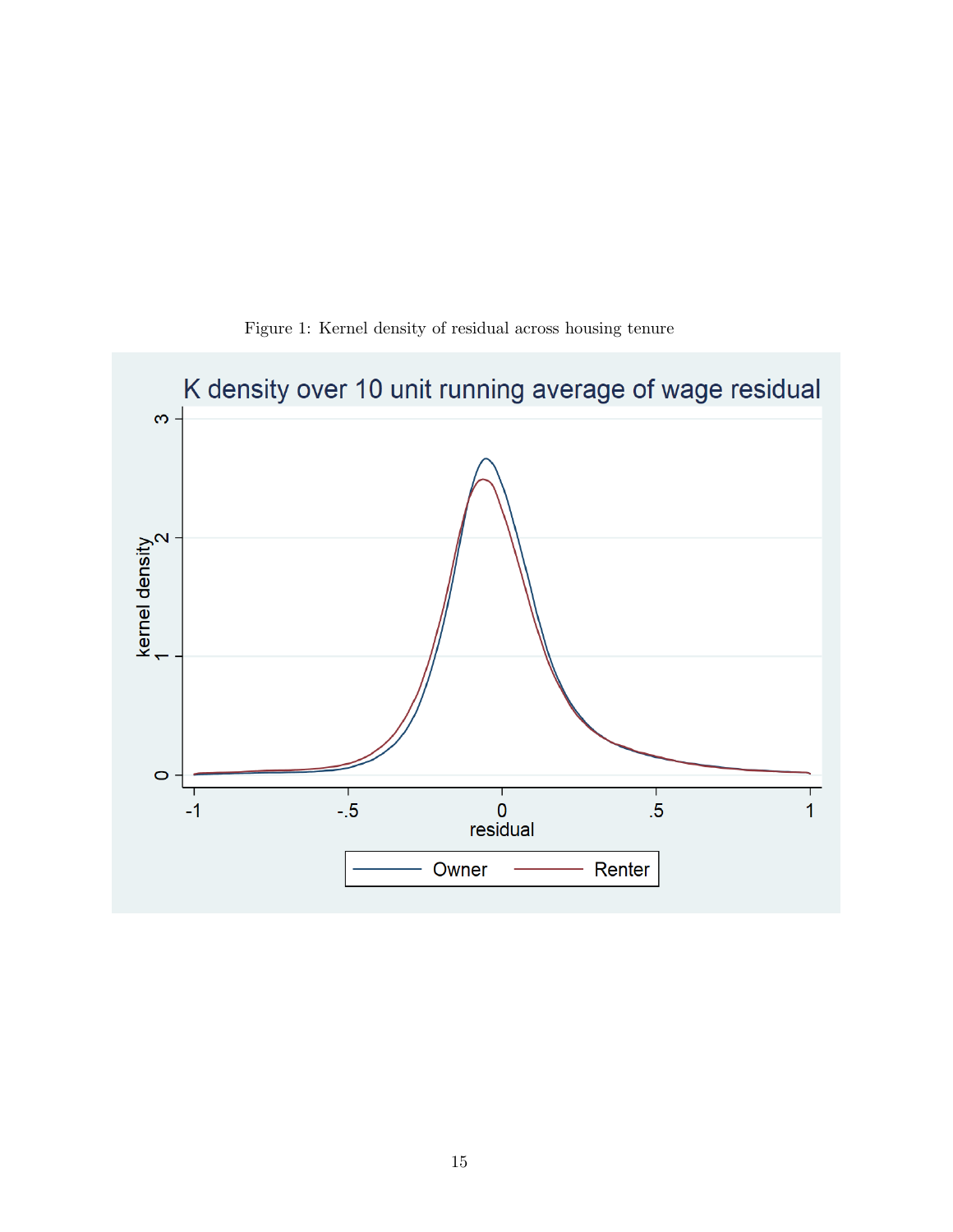

Figure 2: Kernel density of residual across gender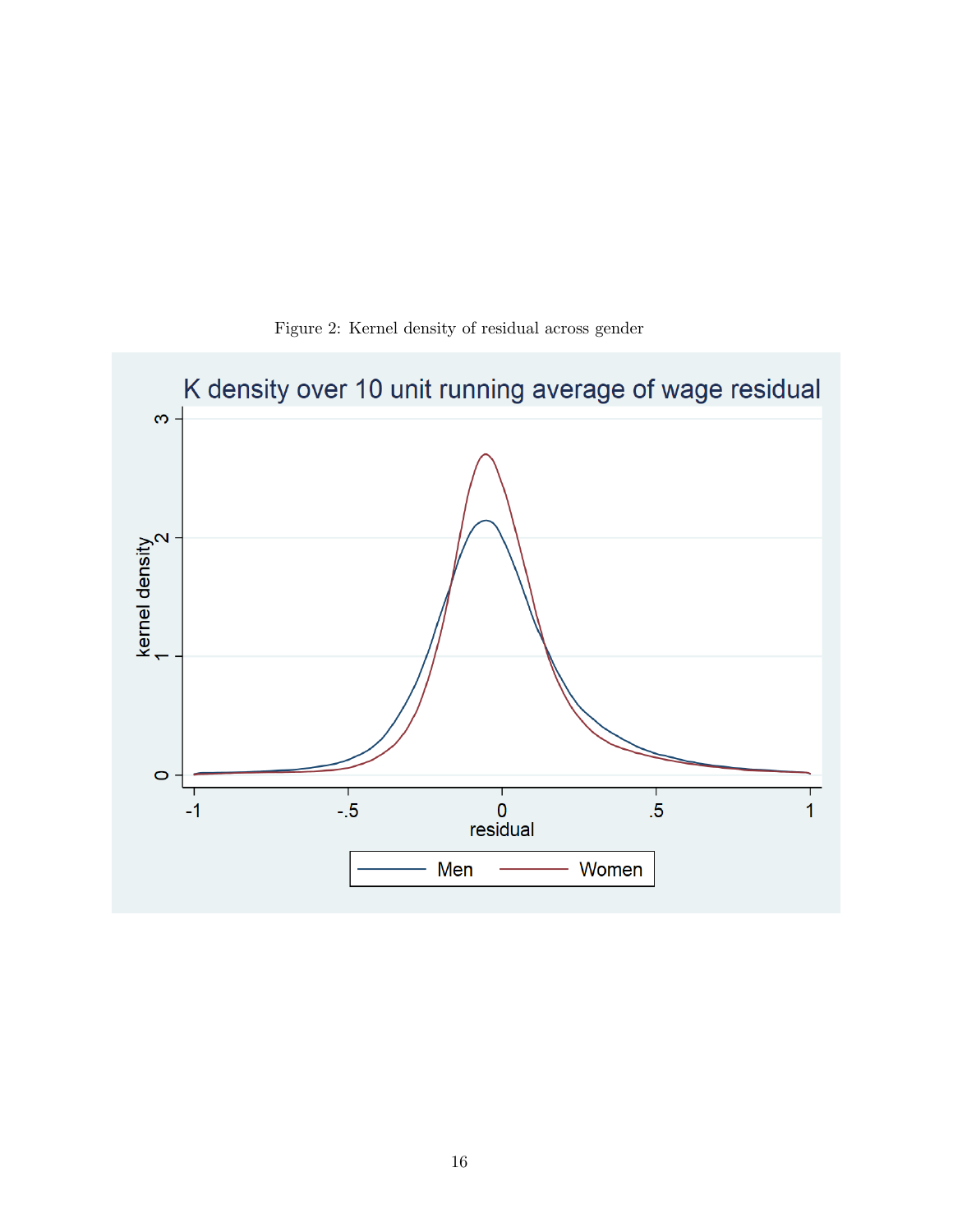

Figure 3: Kernel density of residual across age groups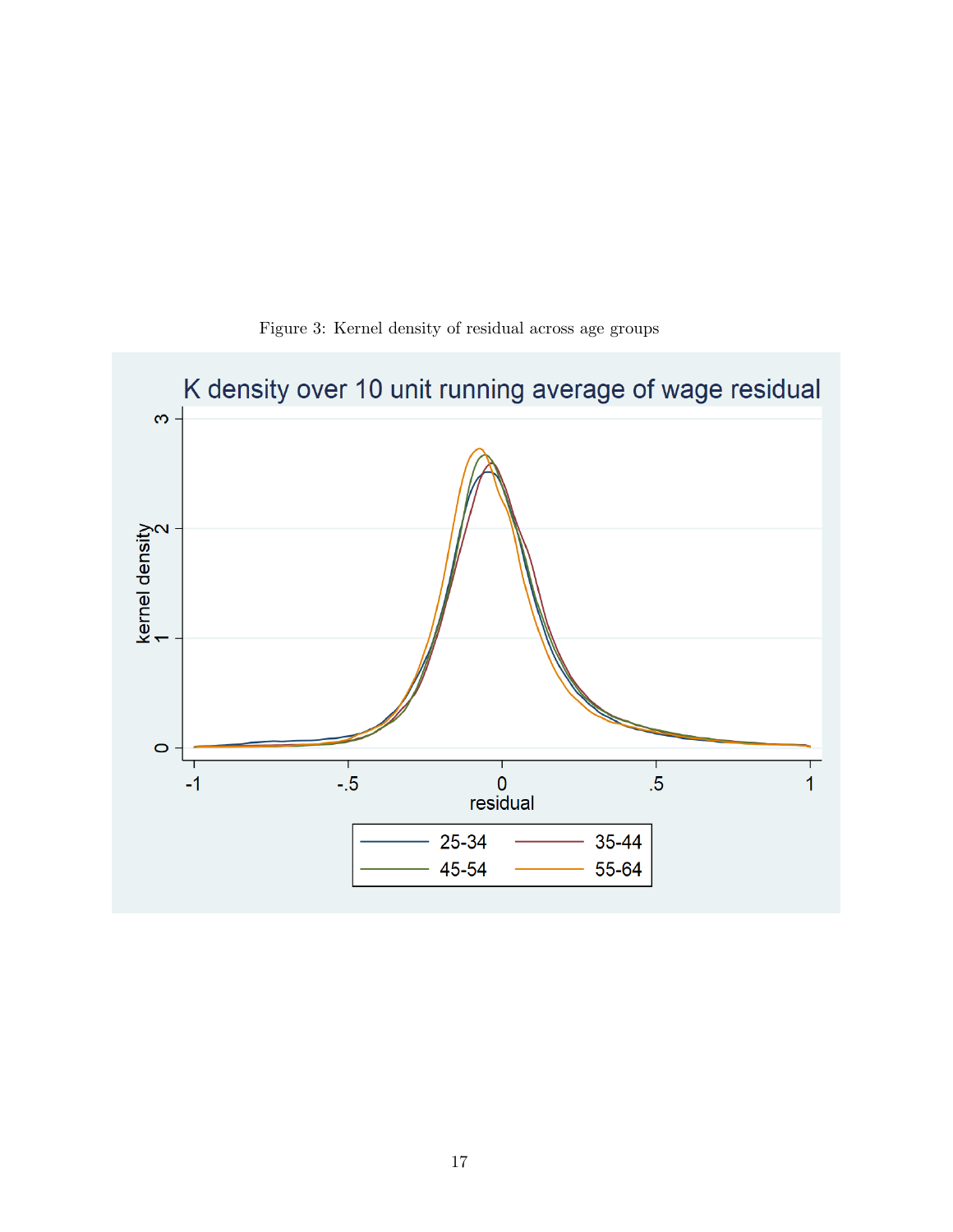

Figure 4: Kernel density of residual across education groups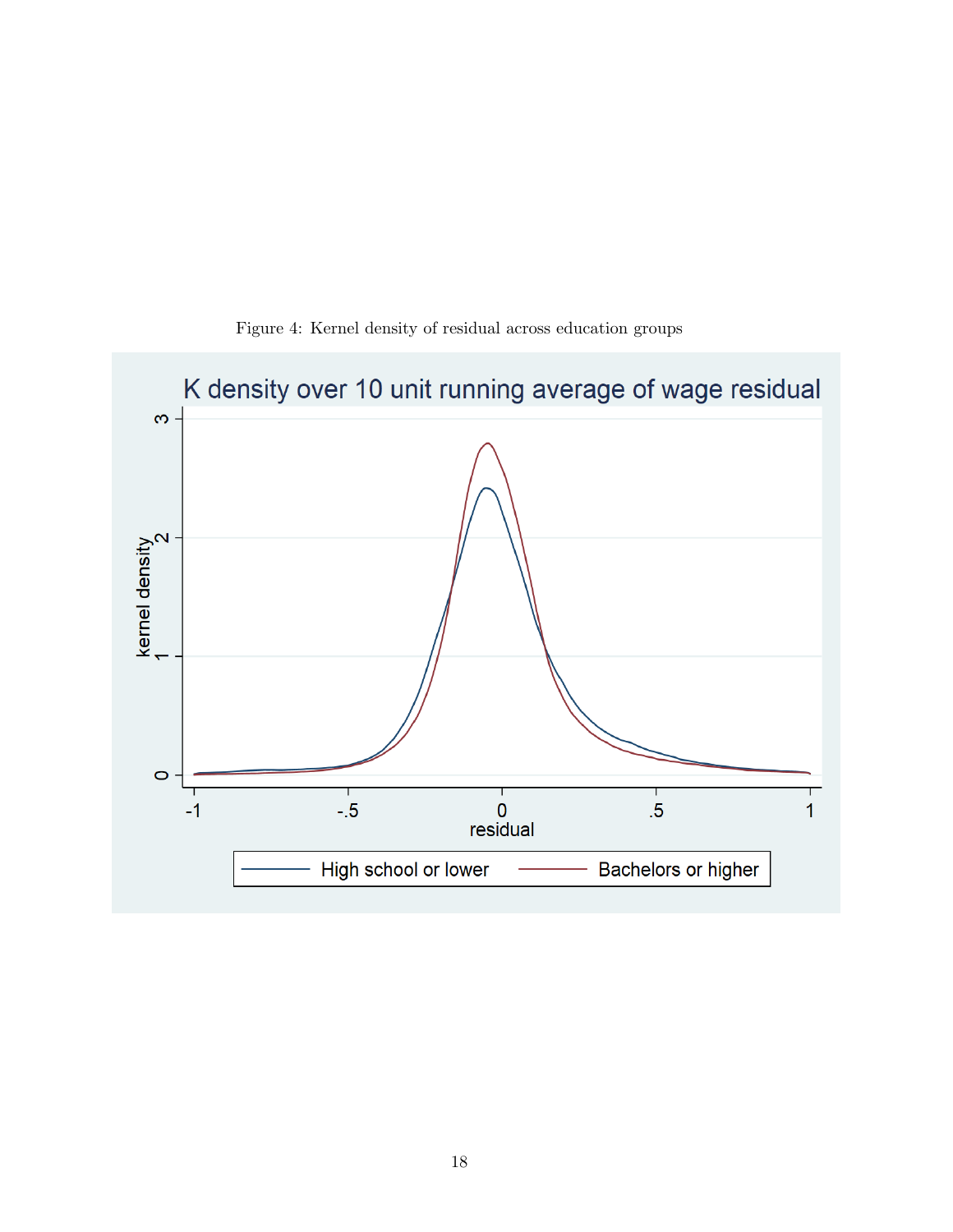

Figure 5: Eurostat Danish House Price Index (Quarterly)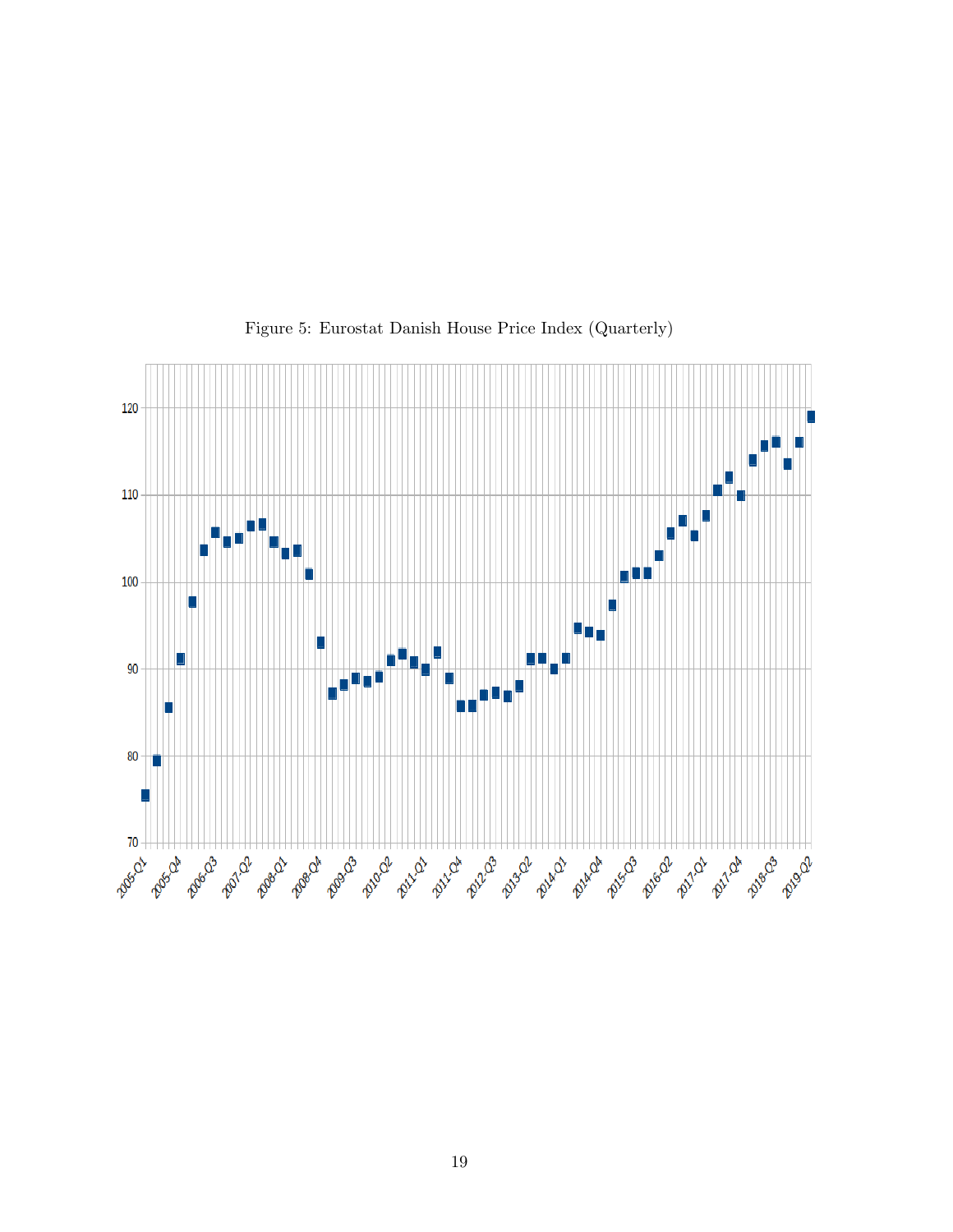|                            |                |                                         | Fixed costs $(\%$ of mortgage) |
|----------------------------|----------------|-----------------------------------------|--------------------------------|
| House spell length $\vert$ | $\overline{0}$ | $0.05 \quad 0.1 \quad 0.14$             |                                |
|                            |                | 4.00 9.3 14.91 19.65                    |                                |
| 5                          |                | $4.00$ $5.19$ $6.45$ $7.52$             |                                |
| 10                         |                | $4.00 \quad 4.69 \quad 5.42 \quad 6.04$ |                                |
| 30                         |                | 4.00 4.43 4.90 5.30                     |                                |

Table 1: Effective interest rate on 30 year mortgage with fixed costs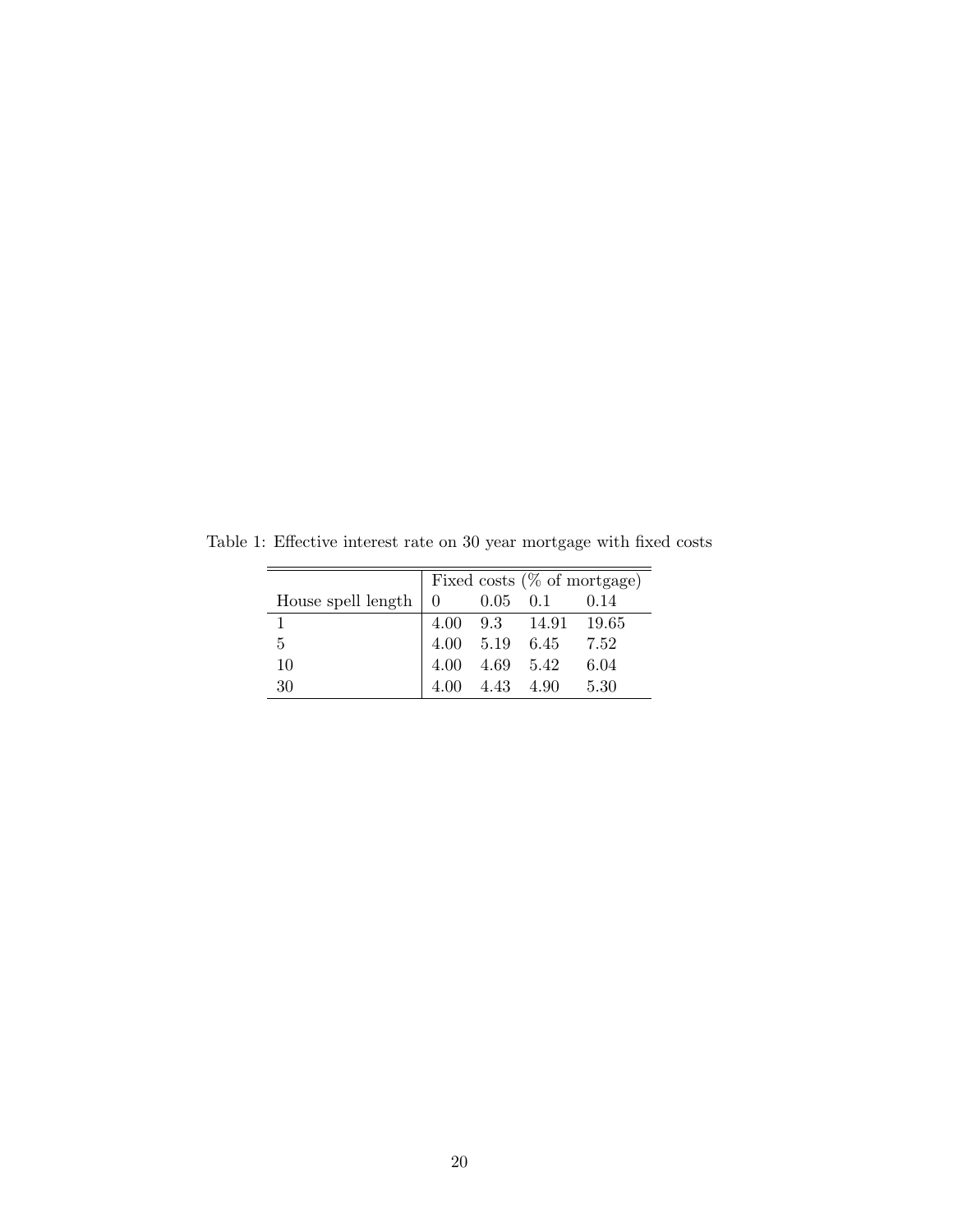|                     | N         | Mean       | Std. Dev.  |
|---------------------|-----------|------------|------------|
| Household Income    | 7,653,826 | 50,852.630 | 49,445.605 |
| Wage                | 7,653,826 | 198.622    | 142.922    |
| Age                 | 7,653,826 | 45.033     | 10.049     |
| $#$ Children        | 7,653,826 | 0.894      | 1.060      |
| <b>Job Duration</b> | 7,653,826 | 1,431.775  | 875.504    |

Table 2: Summary Statistics

This table presents some summary statistics of the data obtained from the Danish Registry. Hourly Wage and Monthly Household Income are specified in Danish Kroner. Job duration is days at a job.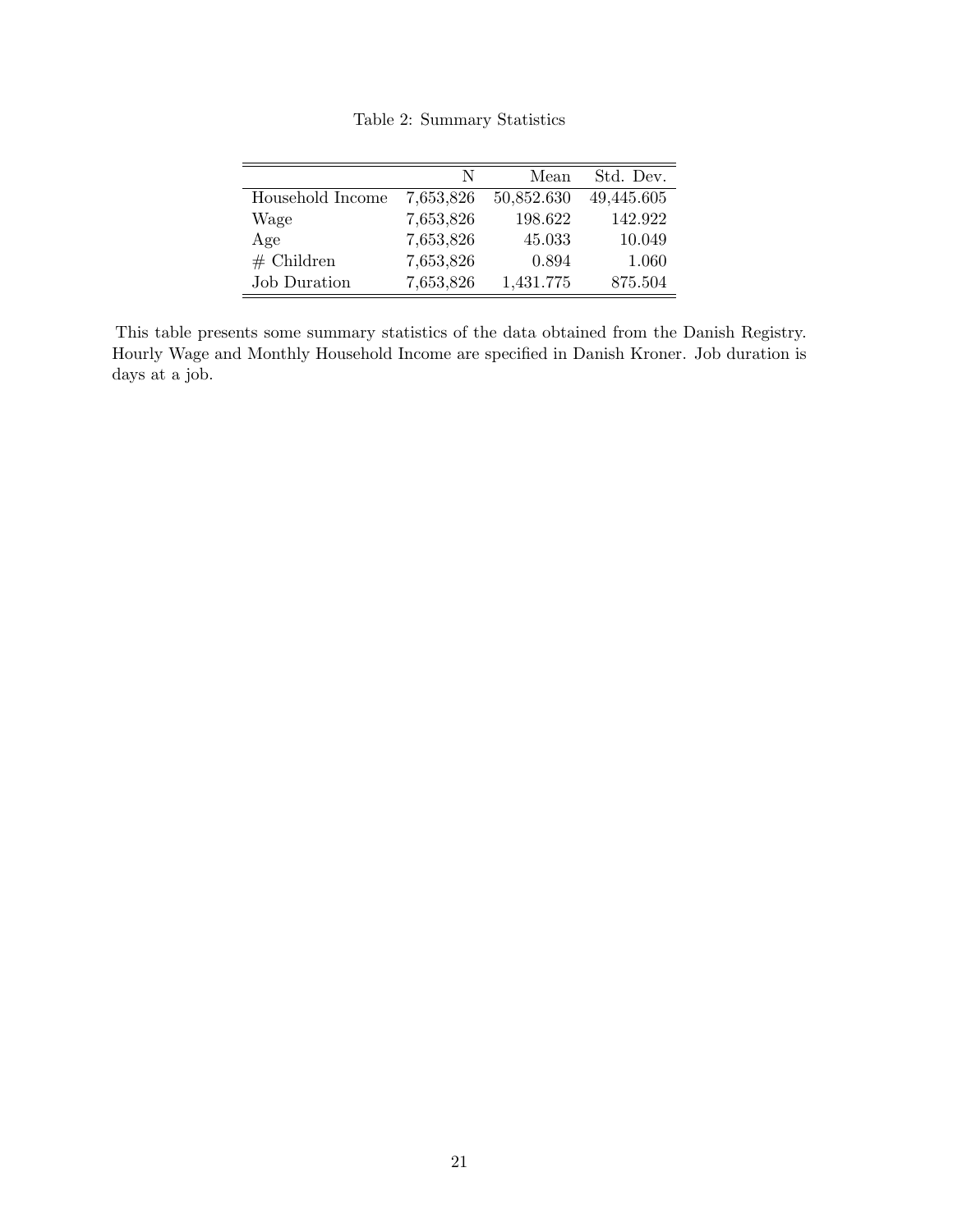| Variable                      | Percent   |
|-------------------------------|-----------|
| Female                        | 83.41     |
| Couples                       | 66.06     |
| Registered partnership        | 0.16      |
| Single                        | 33.78     |
| High School or less           | 19.19     |
| Trade School/Apprenticeship   | 38.68     |
| Shorter tertiary and Bachelor | 31.91     |
| Long tertiary                 | 10.21     |
| Homeowner                     | 68.67     |
| R to O                        | 5.24      |
| O to R                        | 1.33      |
| Occupation Change             | 35.25     |
| Firm Change                   | 29.80     |
| Observations                  | 7,653,826 |
| Same Firm & Same Occ          | 76.07     |
| Same Firm & Diff Occ          | 13.10     |
| Diff Firm & Same Occ          | 6.18      |
| Diff Firm & Diff Occ          | 4.65      |
| Observations                  | 6,022,449 |

Table 3: Frequency Distribution

This table presents the frequency distribution across variables obtained from the Danish Registry. R to O indicates the percentage transitioning from renting to homeownership. O to R indicates the percentage transitioning from homeownership to renting. Occupation Change depicts the percentage that change occupations (even within the same firm). Firm Change depicts the percentage transitioning across firms. Same Firm & Same Occ depicts the percentage that do not change either firms or occupations. Same Firm & Diff Occ depicts the percentage that changes occupations. Diff Firm & Same Occ depicts the percentage that changes firms. Diff Firm & Diff Occ depicts the percentage that changes both firms and occupations.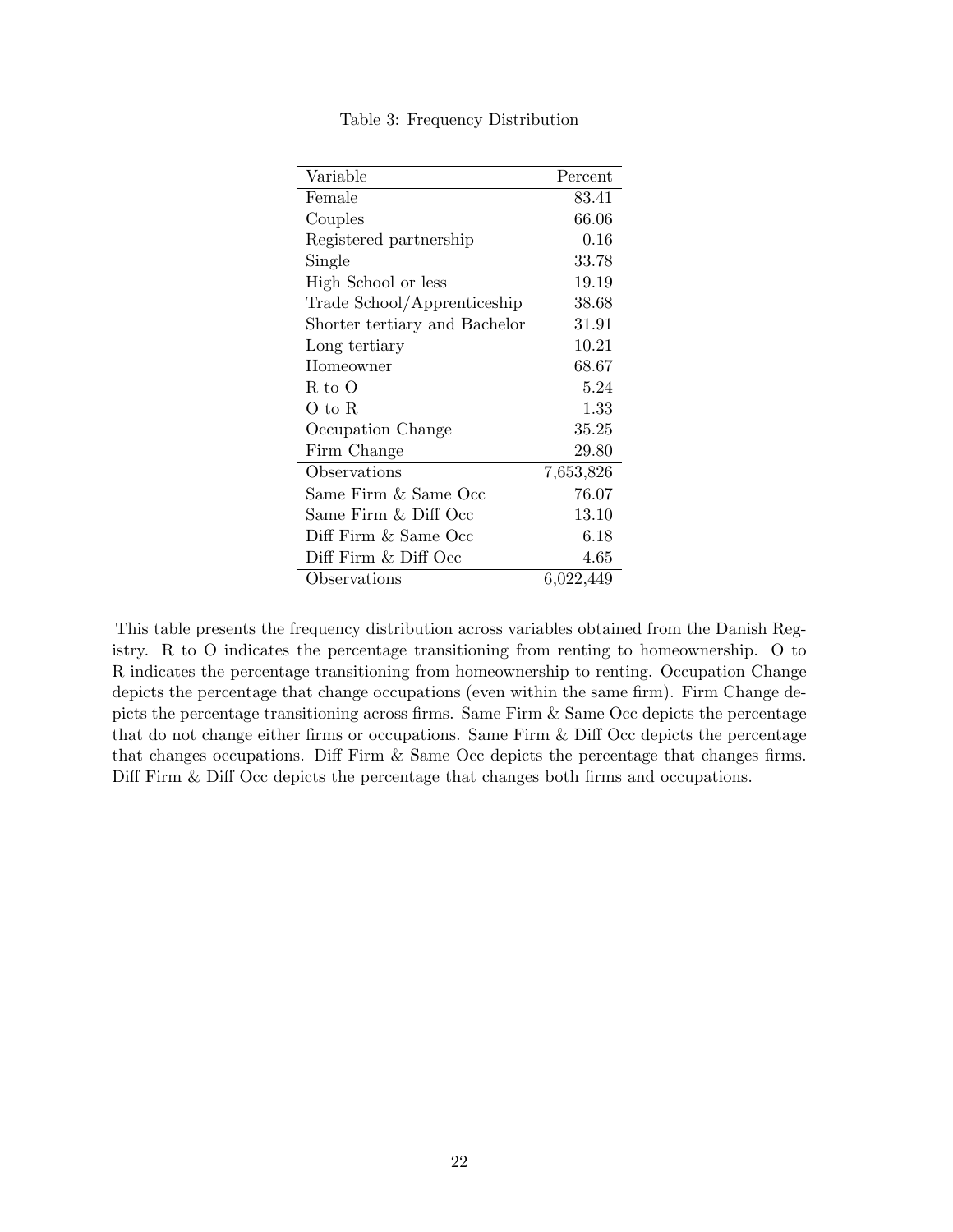|                       | N         | Mean     | Std. Dev. | <b>Skewness</b> | Kurtosis |
|-----------------------|-----------|----------|-----------|-----------------|----------|
| Wage Residual Model 1 |           |          |           |                 |          |
| Residual              | 7,653,826 | $-0.003$ | 0.286     | 0.906           | 22.363   |
| Absolute Residual     | 7,653,826 | 0.178    | 0.224     | 4.616           | 40.230   |
| Wage Residual Model 2 |           |          |           |                 |          |
| Residual              | 7,653,826 | $-0.004$ | 0.277     | 0.946           | 22.596   |
| Absolute Residual     | 7,653,826 | 0.171    | 0.218     | 4.613           | 40.466   |
| Wage Residual Model 3 |           |          |           |                 |          |
| Residual              | 7,653,826 | $-0.005$ | 0.277     | 0.937           | 22.526   |
| Absolute Residual     | 7,653,826 | 0.172    | 0.218     | 4.606           | 40.382   |

Table 4: Summary Statistics on the Wage Residuals

This table presents summary statistics on the residual estimated from three wage regressions.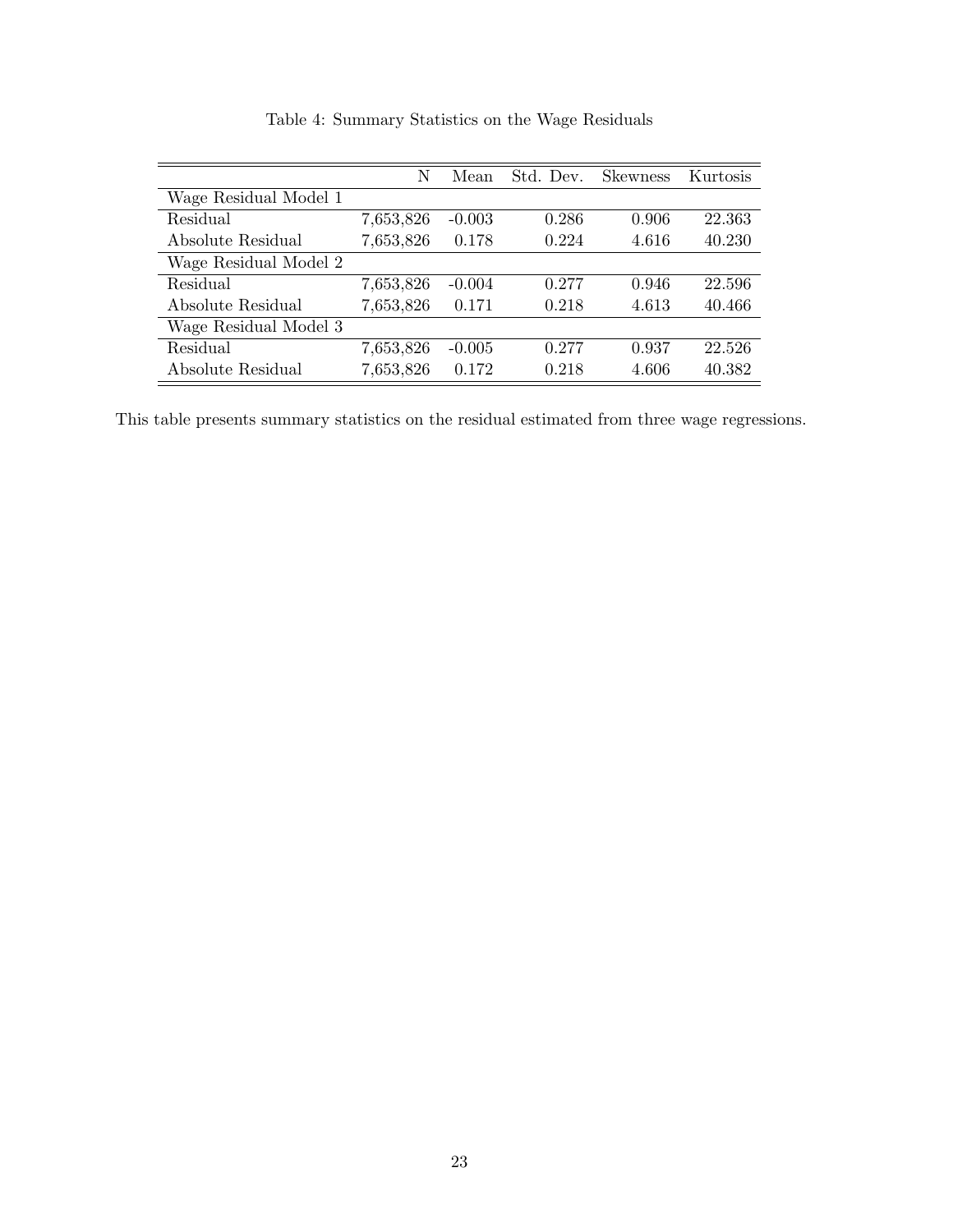|                    | Model 1 Model 2 Model 3 |  |
|--------------------|-------------------------|--|
| Model 1            |                         |  |
| Model 2 $0.967***$ |                         |  |
| Model 3 $0.965***$ | ***<br>0.999            |  |

Table 5: Correlation between residuals based on 3 different wage models

This table presents the correlation coefficients of the absolute residuals estimated from three wage regressions. \*, \*\* and \*\*\* denote statistical significance at the 5, 1 and 0.1 % level respectively.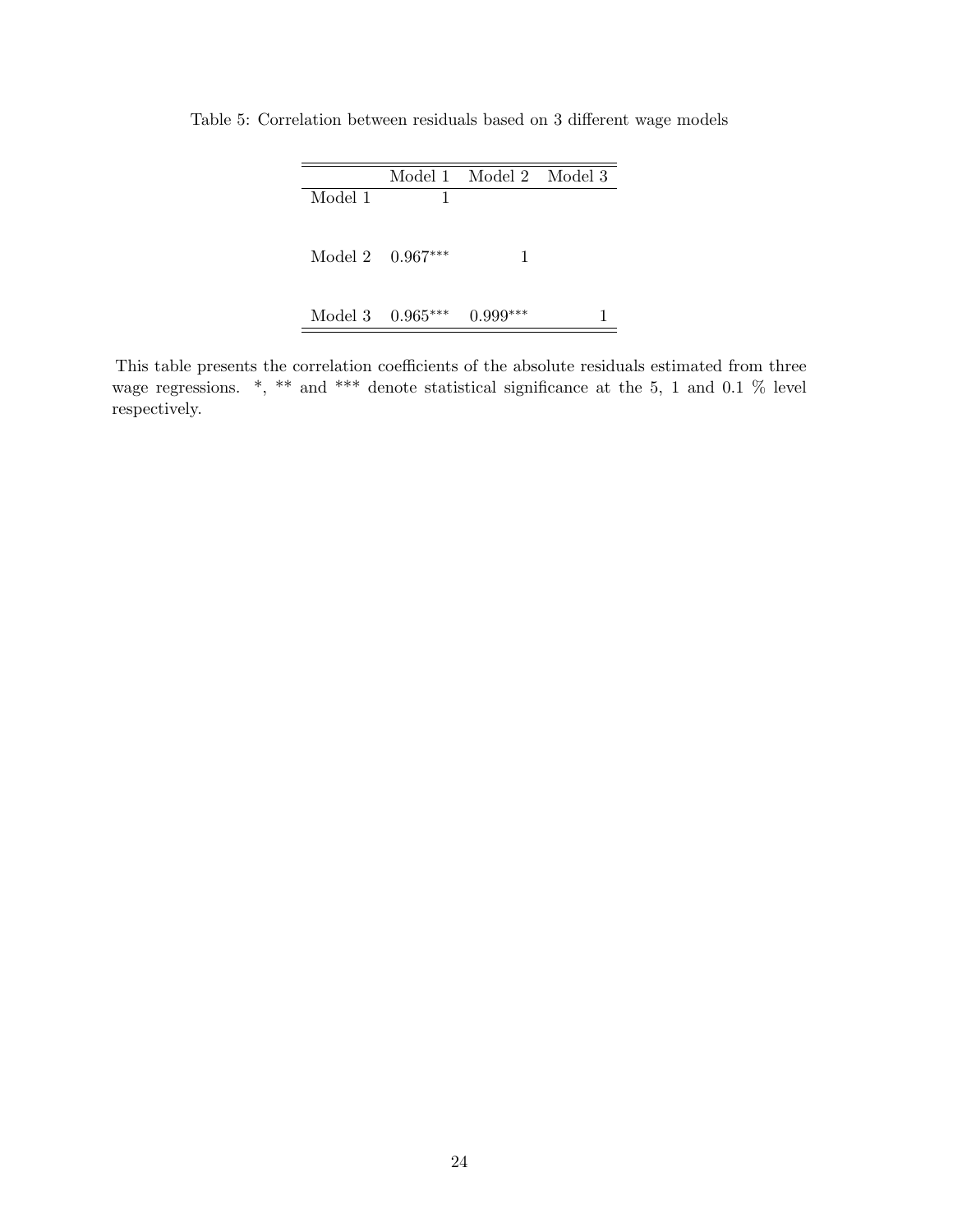| la contra la contra del contra del contra del contra del contra del contra del contra del contra del contra del contra del contra del contra del contra del contra del contra del contra del contra del contra del contra del |
|-------------------------------------------------------------------------------------------------------------------------------------------------------------------------------------------------------------------------------|
|                                                                                                                                                                                                                               |
| くくらい                                                                                                                                                                                                                          |
| うつう こうこう                                                                                                                                                                                                                      |
|                                                                                                                                                                                                                               |
|                                                                                                                                                                                                                               |
|                                                                                                                                                                                                                               |
| $\ddot{\phantom{a}}$                                                                                                                                                                                                          |
| $\frac{1}{2}$                                                                                                                                                                                                                 |
|                                                                                                                                                                                                                               |
| ı                                                                                                                                                                                                                             |
| l<br>֦֦֦֦֦֧֦֧ׅ֧֧ׅ֧֧ׅ֧֧֧֧֧ׅ֧֧֧֧֧֧֧֧֧֧֧֛֚֚֚֚֚֚֚֚֚֚֚֚֚֚֚֚֚֚֚֚֚֚֚֡֝֝֝֬֝֓֝֝֝֓֝֝֜֝֓֜֝֬֜֝֓֝֬֝֓֝֬֜֝֬֝֬֜֝֬                                                                                                                             |
|                                                                                                                                                                                                                               |
| ł<br>$\frac{1}{2}$                                                                                                                                                                                                            |
| j                                                                                                                                                                                                                             |
| $\ddot{\phantom{a}}$                                                                                                                                                                                                          |
|                                                                                                                                                                                                                               |
| ו<br>ו                                                                                                                                                                                                                        |
| ֚֚֚֬                                                                                                                                                                                                                          |
| )<br>į                                                                                                                                                                                                                        |
|                                                                                                                                                                                                                               |
| ֧֧֧֚֚֚֚֚֚֚֚֚֚֚֚֚֚֚֚֚֚֚֚֚֚֚֚֚֚֚֚֬֝֟֓֡֟֓֡֝֓<br>ı                                                                                                                                                                                |
|                                                                                                                                                                                                                               |
| ì                                                                                                                                                                                                                             |
| ו<br>ו                                                                                                                                                                                                                        |
| į<br>١                                                                                                                                                                                                                        |
| I<br>ı                                                                                                                                                                                                                        |
|                                                                                                                                                                                                                               |
| ו<br>ו                                                                                                                                                                                                                        |
| ì<br>F                                                                                                                                                                                                                        |
|                                                                                                                                                                                                                               |

|                                        |                                 | $\widetilde{2}$                 | $\odot$               | Ā                           | $\widetilde{5}$                                                                  | $\widehat{\circ}$       |
|----------------------------------------|---------------------------------|---------------------------------|-----------------------|-----------------------------|----------------------------------------------------------------------------------|-------------------------|
| Absolute Residual                      | $-0.020***$                     | $0.078***$                      | $-0.019***$           | $-0.061***$                 | $-0.019***$                                                                      | $-0.055***$             |
|                                        | (0.001)                         | (0.007)                         | (0.001)               | (0.007)                     | (0.001)                                                                          | (0.007)                 |
| Log Income                             | $0.082***$                      | $0.082***$                      | $0.082***$            | $0.082***$                  | $0.082***$                                                                       | $0.082***$              |
|                                        | (0.000)                         | (0.000)                         | (0.000)               |                             | (0.000)                                                                          |                         |
| # Children                             | $0.012***$                      | $0.012***$                      | $0.012***$            | $(0.000)$<br>0.012***       | $0.012***$                                                                       | $(0.000)$<br>$0.012***$ |
|                                        | (0.000)                         | (0.000)                         | (0.000)               | (0.000)                     | (0.000)                                                                          |                         |
| Absolute Residual $\times$ Occupations |                                 | $0.006***$                      |                       | $0.004***$                  |                                                                                  | $(0.000)$<br>0.004***   |
|                                        |                                 | $\left( 0.001\right)$           |                       | (0.001)                     |                                                                                  | (0.001)                 |
| Constant                               | $-0.427***$                     | $-0.429***$                     | $-0.430***$           | $-0.431***$                 | $-0.429***$                                                                      | $-0.431***$             |
|                                        | $(0.009)$ Yes                   |                                 |                       |                             | (0.009)                                                                          |                         |
| Age                                    |                                 | $(0.009)$ $\rm{Yes}$            | $(0.009)$ ${\rm Yes}$ | $(0.009)$ ${\rm Yes}$       | Yes                                                                              | $(0.009)$<br>Yes        |
| Gender                                 |                                 |                                 |                       | $\ensuremath{\mathrm{Yes}}$ |                                                                                  |                         |
| Education                              |                                 | $\frac{\text{Yes}}{\text{Yes}}$ | $\rm \frac{Yes}{Yes}$ | ${\rm Yes}$                 |                                                                                  | $\frac{Y}{100}$         |
| Family Type                            | $\frac{\text{Yes}}{\text{Yes}}$ | ${\rm Yes}$                     | Yes                   | ${\rm Yes}$                 | $\begin{tabular}{l} \hline \text{Yes} \\ \text{Yes} \\ \text{Yes} \end{tabular}$ | $_{\rm Yes}^{\rm Yes}$  |
| Occupation                             | $\rm Yes$                       | Yes                             | Yes                   | $_{\rm Yes}$                |                                                                                  |                         |
| Municipality                           | Yes                             | Yes                             | Yes                   | Yes                         | ${\rm Yes}$                                                                      | ${\rm Yes}$             |
| Year                                   | ${\rm Yes}$                     | Yes                             | Yes                   | $Y$ es                      | Yes                                                                              | Yes                     |
| R-Squared                              | 0.356                           | 0.356                           | 0.356                 | 0.356                       | 0.356                                                                            | 0.356                   |
|                                        | 7,653,826                       | 7,653,826                       | 7,653,826             | 7,653,826                   | 7,653,826                                                                        | 7,653,826               |

This table presents the estimated regression coefficients for linear probability models of the homeownership dummy on the absolute value of the mismatch residual. Absolute Residual is obtained from three wage regressions.  $#$  Occupations is the number of occupations in the municipality. Robust standard errors are noted in parentheses. \*, \*\* and \*\*\* denote This table presents the estimated regression coefficients for linear probability models of the homeownership dummy on the absolute value of the mismatch residual. Absolute Residual is obtained from three wage regressions.  $\#$  Occupations is the number of occupations in the municipality. Robust standard errors are noted in parentheses. \*, \*\* and \*\*\* denote statistical significance at the 5, 1 and 0.1 % level respectively. level respectively.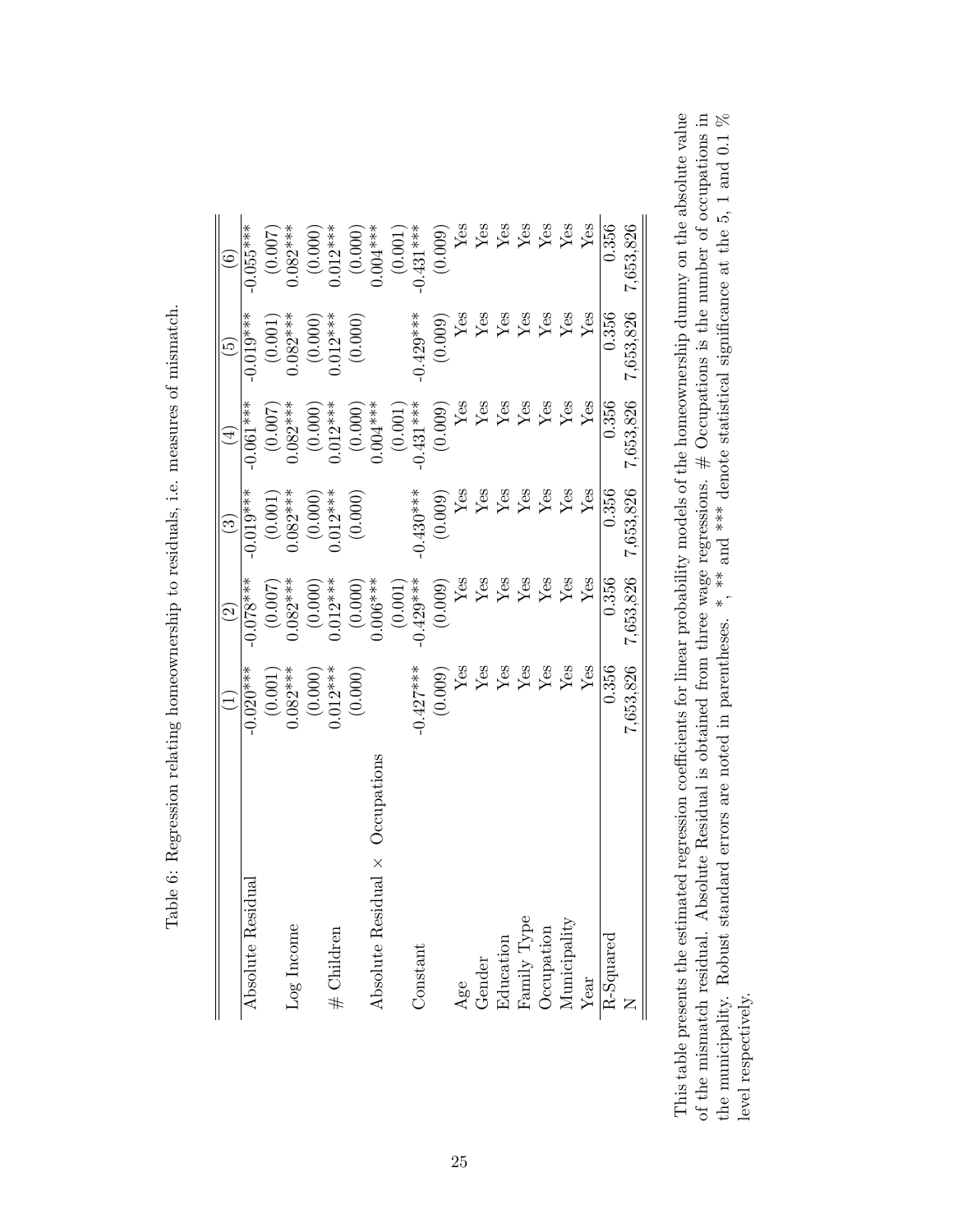| Absolute Residua                |                                                                                      |                                                                                                                                                                                                                                                                                                                     | $\widehat{c}$                                                                                                                                                                                                                                                                                                                                                                                                                                  |                                                                                                                                                                                                                                                                                                                                                              | $\frac{(5)}{(5)}$                                                                                     |                                                                                                                                                                                                                                                                                                        |                                                                                                                     |                                                                                                                                                                                                                                                                                                                 | $\frac{(9)}{0.031}$                                                                                 | $\frac{1}{2}$                                                                                                                                                                                                                                                                                                                                                                                                                                                                                     |                                                                                                    |                                                                                                                                                                                                                                                                                                  |
|---------------------------------|--------------------------------------------------------------------------------------|---------------------------------------------------------------------------------------------------------------------------------------------------------------------------------------------------------------------------------------------------------------------------------------------------------------------|------------------------------------------------------------------------------------------------------------------------------------------------------------------------------------------------------------------------------------------------------------------------------------------------------------------------------------------------------------------------------------------------------------------------------------------------|--------------------------------------------------------------------------------------------------------------------------------------------------------------------------------------------------------------------------------------------------------------------------------------------------------------------------------------------------------------|-------------------------------------------------------------------------------------------------------|--------------------------------------------------------------------------------------------------------------------------------------------------------------------------------------------------------------------------------------------------------------------------------------------------------|---------------------------------------------------------------------------------------------------------------------|-----------------------------------------------------------------------------------------------------------------------------------------------------------------------------------------------------------------------------------------------------------------------------------------------------------------|-----------------------------------------------------------------------------------------------------|---------------------------------------------------------------------------------------------------------------------------------------------------------------------------------------------------------------------------------------------------------------------------------------------------------------------------------------------------------------------------------------------------------------------------------------------------------------------------------------------------|----------------------------------------------------------------------------------------------------|--------------------------------------------------------------------------------------------------------------------------------------------------------------------------------------------------------------------------------------------------------------------------------------------------|
|                                 | $0.033***$                                                                           | $0.059**$                                                                                                                                                                                                                                                                                                           |                                                                                                                                                                                                                                                                                                                                                                                                                                                | $-0.089**$                                                                                                                                                                                                                                                                                                                                                   |                                                                                                       |                                                                                                                                                                                                                                                                                                        |                                                                                                                     |                                                                                                                                                                                                                                                                                                                 |                                                                                                     |                                                                                                                                                                                                                                                                                                                                                                                                                                                                                                   | $-0.019***$                                                                                        |                                                                                                                                                                                                                                                                                                  |
|                                 |                                                                                      |                                                                                                                                                                                                                                                                                                                     |                                                                                                                                                                                                                                                                                                                                                                                                                                                |                                                                                                                                                                                                                                                                                                                                                              |                                                                                                       |                                                                                                                                                                                                                                                                                                        |                                                                                                                     |                                                                                                                                                                                                                                                                                                                 |                                                                                                     |                                                                                                                                                                                                                                                                                                                                                                                                                                                                                                   |                                                                                                    |                                                                                                                                                                                                                                                                                                  |
| Log Income                      |                                                                                      | $^{(0.011)}_{0.074***}$                                                                                                                                                                                                                                                                                             |                                                                                                                                                                                                                                                                                                                                                                                                                                                |                                                                                                                                                                                                                                                                                                                                                              |                                                                                                       |                                                                                                                                                                                                                                                                                                        |                                                                                                                     |                                                                                                                                                                                                                                                                                                                 |                                                                                                     |                                                                                                                                                                                                                                                                                                                                                                                                                                                                                                   |                                                                                                    |                                                                                                                                                                                                                                                                                                  |
|                                 | $\begin{array}{c} (0.001) \\ 0.074*** \\ (0.000) \\ (0.000) \\ 0.014*** \end{array}$ |                                                                                                                                                                                                                                                                                                                     |                                                                                                                                                                                                                                                                                                                                                                                                                                                |                                                                                                                                                                                                                                                                                                                                                              |                                                                                                       |                                                                                                                                                                                                                                                                                                        |                                                                                                                     |                                                                                                                                                                                                                                                                                                                 |                                                                                                     |                                                                                                                                                                                                                                                                                                                                                                                                                                                                                                   |                                                                                                    |                                                                                                                                                                                                                                                                                                  |
| # Children                      |                                                                                      |                                                                                                                                                                                                                                                                                                                     |                                                                                                                                                                                                                                                                                                                                                                                                                                                |                                                                                                                                                                                                                                                                                                                                                              |                                                                                                       |                                                                                                                                                                                                                                                                                                        |                                                                                                                     |                                                                                                                                                                                                                                                                                                                 |                                                                                                     |                                                                                                                                                                                                                                                                                                                                                                                                                                                                                                   |                                                                                                    |                                                                                                                                                                                                                                                                                                  |
|                                 | (0.000)                                                                              | $\begin{array}{c} (0.000)\\ 0.014**\\ 0.003**\\ (0.003**\\ 0.033***\\ (0.012)*\\ (0.012)*\\ (0.012)*\\ (0.012)*\\ (0.012)*\\ (0.012)*\\ (0.012)*\\ (0.012)*\\ (0.012)*\\ (0.012)*\\ (0.012)*\\ (0.012)*\\ (0.012)*\\ (0.012)*\\ (0.012)*\\ (0.012)*\\ (0.012)*\\ (0.012)*\\ (0.012)*\\ (0.012)*\\ (0.012)*\\ (0.01$ | $(0.001)$<br>$(0.000)$<br>$(0.000)$<br>$(0.000)$<br>$(0.000)$                                                                                                                                                                                                                                                                                                                                                                                  | $\begin{array}{l} (0.009)\\ 0.074^{***}\\ 0.016^{***}\\ 0.016^{***}\\ (0.016^{***}\\ 0.007^{***}\\ (0.016^{***}\\ (0.016^{***}\\ (0.016^{**}\\ (0.016^{**}\\ (0.016^{**}\\ (0.016^{**}\\ (0.016^{**}\\ (0.016^{**}\\ (0.016^{**}\\ (0.016^{**}\\ (0.016^{**}\\ (0.016^{**}\\ (0.016^{**}\\ (0.016^{**}\\ (0.016^{**}\\ (0.016^{**}\\ (0.016^{**}\\ (0.016^{$ | $\begin{array}{c} (0.001) \\ 0.076^{***} \\ (0.000) \\ (0.000) \\ 0.012^{***} \\ (0.000) \end{array}$ | $\begin{array}{l} (6)\\ -0.05\\ -0.05\\ 0.076^{***}\\ 0.000\\ -0.000\\ -0.000\\ -0.000\\ -0.000\\ -0.000\\ -0.000\\ -0.000\\ -0.000\\ -0.000\\ -0.000\\ -0.000\\ -0.000\\ -0.000\\ -0.000\\ -0.000\\ -0.000\\ -0.000\\ -0.000\\ -0.000\\ -0.000\\ -0.000\\ -0.000\\ -0.000\\ -0.000\\ -0.000\\ -0.000$ | $\begin{array}{l} (0.019^{**})\ 0.001)\\ (0.001)\ 0.074^{**}\ 0.000)\\ (0.000)\ 0.15^{**}\ 0.015^{**}\ \end{array}$ | $\begin{array}{l} (8)\\[-1.5mm] -0.01\\[-1.5mm] -0.01\\[-1.5mm] -0.01\\[-1.5mm] -0.01\\[-1.5mm] -0.01\\[-1.5mm] -0.01\\[-1.5mm] -0.01\\[-1.5mm] -0.01\\[-1.5mm] -0.01\\[-1.5mm] -0.01\\[-1.5mm] -0.01\\[-1.5mm] -0.01\\[-1.5mm] -0.01\\[-1.5mm] -0.01\\[-1.5mm] -0.01\\[-1.5mm] -0.01\\[-1.5mm] -0.01\\[-1.5mm$ | $\begin{array}{c} (0.001) \\ (0.000) \\ (0.000) \\ (0.000) \\ (0.001)^{***} \\ (0.000) \end{array}$ | $\begin{array}{l} \bigcirc \limits_{0}^{+\infty} \widehat{O(25)}\ast \\ \bigcirc \limits_{0}^{+\infty} \widehat{O(25)}\ast \\ \bigcirc \limits_{0}^{+\infty} \widehat{O(25)}\ast \\ \bigcirc \limits_{0}^{+\infty} \widehat{O(25)}\ast \\ \bigcirc \limits_{0}^{+\infty} \widehat{O(25)}\ast \\ \bigcirc \limits_{0}^{+\infty} \widehat{O(25)}\ast \\ \bigcirc \limits_{0}^{+\infty} \widehat{O(25)}\ast \\ \bigcirc \limits_{0}^{+\infty} \widehat{O(25)}\ast \\ \bigcirc \limits_{0}^{+\infty}$ | $\begin{array}{c} (0.001) \\ (0.001) \\ (0.000) \\ (0.000) \\ (0.015*** \\ (0.000) \\ \end{array}$ | $\begin{smallmatrix} (0.010)\\ (0.010)\\ (0.010)\\ (0.011)\\ (0.011)\\ (0.011)\\ (0.012)\\ (0.013)\\ (0.012)\\ (0.012)\\ (0.012)\\ (0.012)\\ (0.012)\\ (0.012)\\ (0.012)\\ (0.012)\\ (0.012)\\ (0.012)\\ (0.012)\\ (0.012)\\ (0.012)\\ (0.012)\\ (0.012)\\ (0.012)\\ (0.012)\\ (0.012)\\ (0.012$ |
| Absolute Residual x Occupations |                                                                                      |                                                                                                                                                                                                                                                                                                                     |                                                                                                                                                                                                                                                                                                                                                                                                                                                |                                                                                                                                                                                                                                                                                                                                                              |                                                                                                       |                                                                                                                                                                                                                                                                                                        |                                                                                                                     |                                                                                                                                                                                                                                                                                                                 |                                                                                                     |                                                                                                                                                                                                                                                                                                                                                                                                                                                                                                   |                                                                                                    |                                                                                                                                                                                                                                                                                                  |
|                                 |                                                                                      |                                                                                                                                                                                                                                                                                                                     |                                                                                                                                                                                                                                                                                                                                                                                                                                                |                                                                                                                                                                                                                                                                                                                                                              |                                                                                                       |                                                                                                                                                                                                                                                                                                        |                                                                                                                     |                                                                                                                                                                                                                                                                                                                 |                                                                                                     |                                                                                                                                                                                                                                                                                                                                                                                                                                                                                                   |                                                                                                    |                                                                                                                                                                                                                                                                                                  |
| Constant                        |                                                                                      |                                                                                                                                                                                                                                                                                                                     |                                                                                                                                                                                                                                                                                                                                                                                                                                                |                                                                                                                                                                                                                                                                                                                                                              |                                                                                                       |                                                                                                                                                                                                                                                                                                        |                                                                                                                     |                                                                                                                                                                                                                                                                                                                 |                                                                                                     |                                                                                                                                                                                                                                                                                                                                                                                                                                                                                                   |                                                                                                    |                                                                                                                                                                                                                                                                                                  |
|                                 | $\frac{0.352***}{10.012}$                                                            |                                                                                                                                                                                                                                                                                                                     |                                                                                                                                                                                                                                                                                                                                                                                                                                                |                                                                                                                                                                                                                                                                                                                                                              |                                                                                                       |                                                                                                                                                                                                                                                                                                        |                                                                                                                     |                                                                                                                                                                                                                                                                                                                 |                                                                                                     |                                                                                                                                                                                                                                                                                                                                                                                                                                                                                                   |                                                                                                    |                                                                                                                                                                                                                                                                                                  |
| Age                             |                                                                                      |                                                                                                                                                                                                                                                                                                                     |                                                                                                                                                                                                                                                                                                                                                                                                                                                |                                                                                                                                                                                                                                                                                                                                                              |                                                                                                       |                                                                                                                                                                                                                                                                                                        |                                                                                                                     |                                                                                                                                                                                                                                                                                                                 |                                                                                                     |                                                                                                                                                                                                                                                                                                                                                                                                                                                                                                   |                                                                                                    |                                                                                                                                                                                                                                                                                                  |
| Gender                          | $Y$ es                                                                               |                                                                                                                                                                                                                                                                                                                     |                                                                                                                                                                                                                                                                                                                                                                                                                                                |                                                                                                                                                                                                                                                                                                                                                              |                                                                                                       |                                                                                                                                                                                                                                                                                                        |                                                                                                                     |                                                                                                                                                                                                                                                                                                                 |                                                                                                     |                                                                                                                                                                                                                                                                                                                                                                                                                                                                                                   |                                                                                                    |                                                                                                                                                                                                                                                                                                  |
| Education                       | Yes                                                                                  |                                                                                                                                                                                                                                                                                                                     |                                                                                                                                                                                                                                                                                                                                                                                                                                                |                                                                                                                                                                                                                                                                                                                                                              |                                                                                                       |                                                                                                                                                                                                                                                                                                        |                                                                                                                     |                                                                                                                                                                                                                                                                                                                 |                                                                                                     |                                                                                                                                                                                                                                                                                                                                                                                                                                                                                                   |                                                                                                    |                                                                                                                                                                                                                                                                                                  |
| Family Type                     | Yes                                                                                  |                                                                                                                                                                                                                                                                                                                     |                                                                                                                                                                                                                                                                                                                                                                                                                                                |                                                                                                                                                                                                                                                                                                                                                              |                                                                                                       |                                                                                                                                                                                                                                                                                                        |                                                                                                                     |                                                                                                                                                                                                                                                                                                                 |                                                                                                     |                                                                                                                                                                                                                                                                                                                                                                                                                                                                                                   |                                                                                                    |                                                                                                                                                                                                                                                                                                  |
| Occupation                      | Yes                                                                                  |                                                                                                                                                                                                                                                                                                                     |                                                                                                                                                                                                                                                                                                                                                                                                                                                |                                                                                                                                                                                                                                                                                                                                                              |                                                                                                       |                                                                                                                                                                                                                                                                                                        |                                                                                                                     |                                                                                                                                                                                                                                                                                                                 |                                                                                                     |                                                                                                                                                                                                                                                                                                                                                                                                                                                                                                   |                                                                                                    |                                                                                                                                                                                                                                                                                                  |
| Municipality                    | Yes                                                                                  |                                                                                                                                                                                                                                                                                                                     |                                                                                                                                                                                                                                                                                                                                                                                                                                                |                                                                                                                                                                                                                                                                                                                                                              |                                                                                                       |                                                                                                                                                                                                                                                                                                        |                                                                                                                     |                                                                                                                                                                                                                                                                                                                 |                                                                                                     |                                                                                                                                                                                                                                                                                                                                                                                                                                                                                                   |                                                                                                    |                                                                                                                                                                                                                                                                                                  |
| Year                            | Yes                                                                                  | Yes                                                                                                                                                                                                                                                                                                                 | $\begin{array}{l} \begin{array}{c} 0.314**\\ 0.014 \end{array}\\ \begin{array}{c} 0.014\\ 8\\ \end{array}\\ \begin{array}{c} 0.014\\ 8\\ \end{array}\\ \begin{array}{c} 0.014\\ 8\\ \end{array}\\ \begin{array}{c} 0.014\\ 8\\ \end{array}\\ \begin{array}{c} 0.014\\ 8\\ \end{array}\\ \begin{array}{c} 0.014\\ 8\\ \end{array}\\ \begin{array}{c} 0.014\\ 8\\ \end{array}\\ \begin{array}{c} 0.014\\ 8\\ \end{array}\\ \begin{array}{c} 0.0$ |                                                                                                                                                                                                                                                                                                                                                              |                                                                                                       |                                                                                                                                                                                                                                                                                                        | $-0.347***$<br>$(0.013)$<br>Yes<br>Yes<br>Yes<br>Yes<br>Yes<br>Yes<br>Yes<br>O.342<br>O.342                         |                                                                                                                                                                                                                                                                                                                 |                                                                                                     |                                                                                                                                                                                                                                                                                                                                                                                                                                                                                                   |                                                                                                    |                                                                                                                                                                                                                                                                                                  |
| R-Squared                       | 0.370                                                                                | 0.370                                                                                                                                                                                                                                                                                                               | 0.340                                                                                                                                                                                                                                                                                                                                                                                                                                          |                                                                                                                                                                                                                                                                                                                                                              |                                                                                                       |                                                                                                                                                                                                                                                                                                        |                                                                                                                     |                                                                                                                                                                                                                                                                                                                 |                                                                                                     |                                                                                                                                                                                                                                                                                                                                                                                                                                                                                                   |                                                                                                    | 0.343                                                                                                                                                                                                                                                                                            |
|                                 | 4,356,454                                                                            | 4,356,454                                                                                                                                                                                                                                                                                                           | 3,297,372                                                                                                                                                                                                                                                                                                                                                                                                                                      | $\frac{0.340}{3,297,372}$                                                                                                                                                                                                                                                                                                                                    |                                                                                                       | $\frac{0.368}{4,363,716}$                                                                                                                                                                                                                                                                              |                                                                                                                     | $\frac{0.342}{3,290,110}$                                                                                                                                                                                                                                                                                       |                                                                                                     | $\frac{0.367}{0.350,856}$                                                                                                                                                                                                                                                                                                                                                                                                                                                                         | $0.343$<br>$0.343$                                                                                 | 3,302,970                                                                                                                                                                                                                                                                                        |

Table 7: Regression relating homeownership to residuals, i.e. measures of mismatch (across negative and positive residuals separately). Table 7: Regression relating homeownership to residuals, i.e. measures of mismatch (across negative and positive residuals separately). This table presents the estimated regression coefficients for linear probability models of the homeownership dummy on the absolute value of the Similarly Columns (5) to (12) present the regression results based on the second and third wage specifications. Robust standard errors are noted in mismatch residual. Absolute Residual is obtained from three wage regressions.  $\#$  Occupations is the number of occupations in the municipality. Columns  $(1)$  and  $(2)$  present the regression results for the residuals (only negative residuals) obtained from the first wage regression specification. Columns  $(3)$  and  $(4)$  present the regression results for the residuals (only positive residuals) obtained from the first wage regression specification. This table presents the estimated regression coefficients for linear probability models of the homeownership dummy on the absolute value of the mismatch residual. Absolute Residual is obtained from three wage regressions. # Occupations is the number of occupations in the municipality. Columns (1) and (2) present the regression results for the residuals (only negative residuals) obtained from the first wage regression specification. Columns (3) and (4) present the regression results for the residuals (only positive residuals) obtained from the first wage regression specification. Similarly Columns (5) to (12) present the regression results based on the second and third wage specifications. Robust standard errors are noted in parentheses. \*, \*\* and \*\*\* denote statistical significance at the 5, 1 and 0.1 % level respectively. parentheses. \*, \*\* and \*\*\* denote statistical significance at the 5, 1 and 0.1 % level respectively.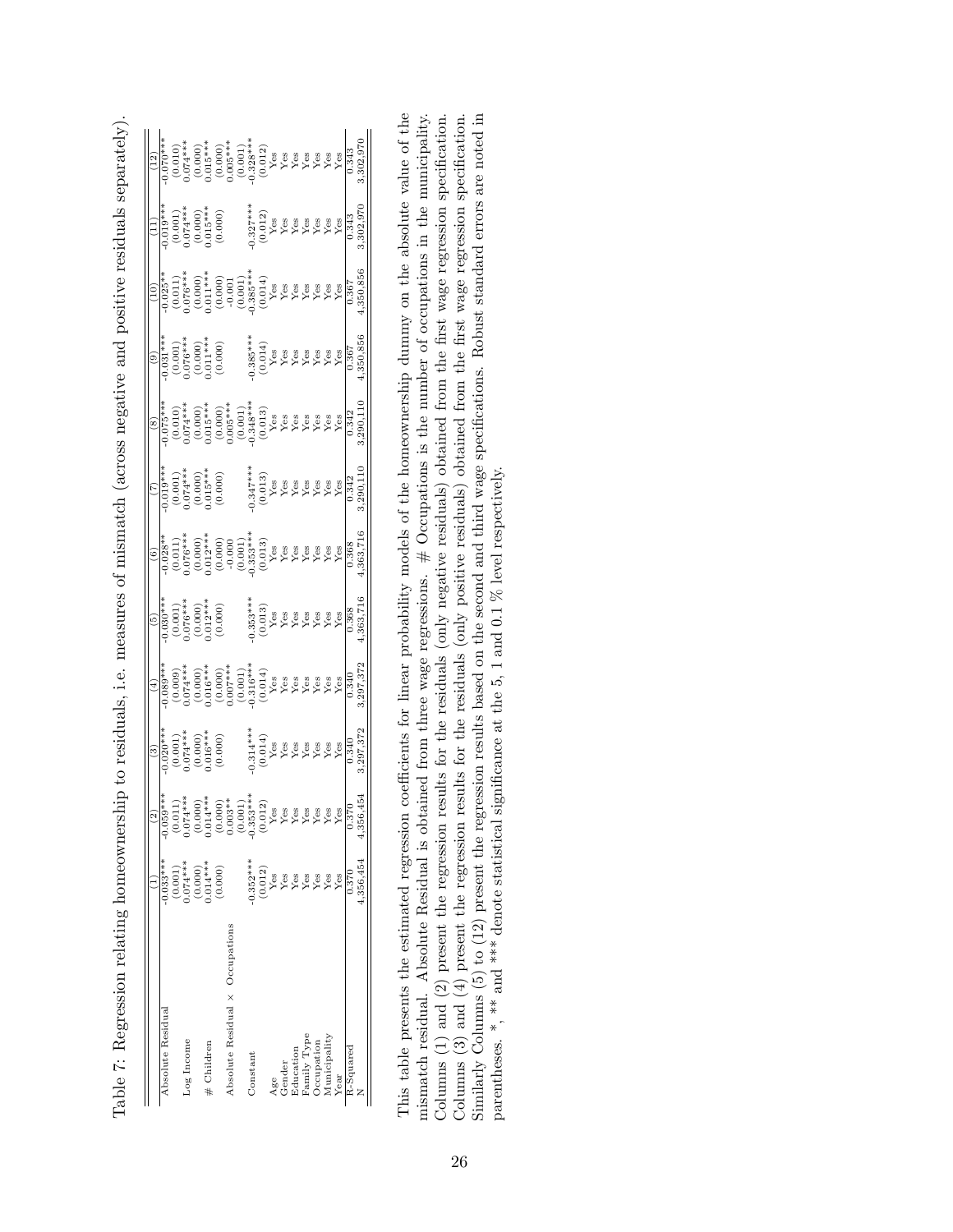|                      | 1)          | $\left( 2\right)$ | $\left( 3\right)$ |
|----------------------|-------------|-------------------|-------------------|
| Absolute Residual    | $-0.003***$ | $-0.003***$       | $-0.003***$       |
|                      | (0.001)     | (0.001)           | (0.001)           |
| $\Delta$ Log Income  | $-0.003***$ | $-0.003***$       | $-0.003***$       |
|                      | (0.000)     | (0.000)           | (0.000)           |
| $\Delta \#$ Children | $0.020***$  | $0.020***$        | $0.020***$        |
|                      | (0.001)     | (0.001)           | (0.001)           |
| Constant             | $0.100***$  | $0.100***$        | $0.100***$        |
|                      | (0.013)     | (0.013)           | (0.013)           |
| Age                  | Yes         | Yes               | Yes               |
| Gender               | Yes         | Yes               | Yes               |
| Education            | Yes         | Yes               | Yes               |
| Family Type          | Yes         | Yes               | Yes               |
| Occupation           | Yes         | Yes               | Yes               |
| Municipality         | Yes         | Yes               | Yes               |
| Year                 | Yes         | Yes               | Yes               |
| R-Squared            | 0.090       | 0.090             | 0.090             |
| N                    | 1,790,918   | 1,790,918         | 1,790,918         |

Table 8: Transitions from Renting to Homeownership.

This table presents the estimated regression coefficients of the following regression:  $\Delta R_{\perp}to O_{i,t}$  =  $\alpha + \eta_1|\hat{\epsilon}_{i,t}| + \eta_2 Z_{i,t} + \zeta_{i,t}$ .  $\Delta R \text{ to } Q_{i,t}$  is an indicator characterizing transitions to homeownership and  $|\hat{\epsilon}_{i,t}|$  is the absolute residual in year t. Absolute Residual is obtained from the three wage regressions. Robust standard errors are in parentheses. \*, \*\* and \*\*\* denote statistical significance at the 5, 1 and 0.1 % level respectively.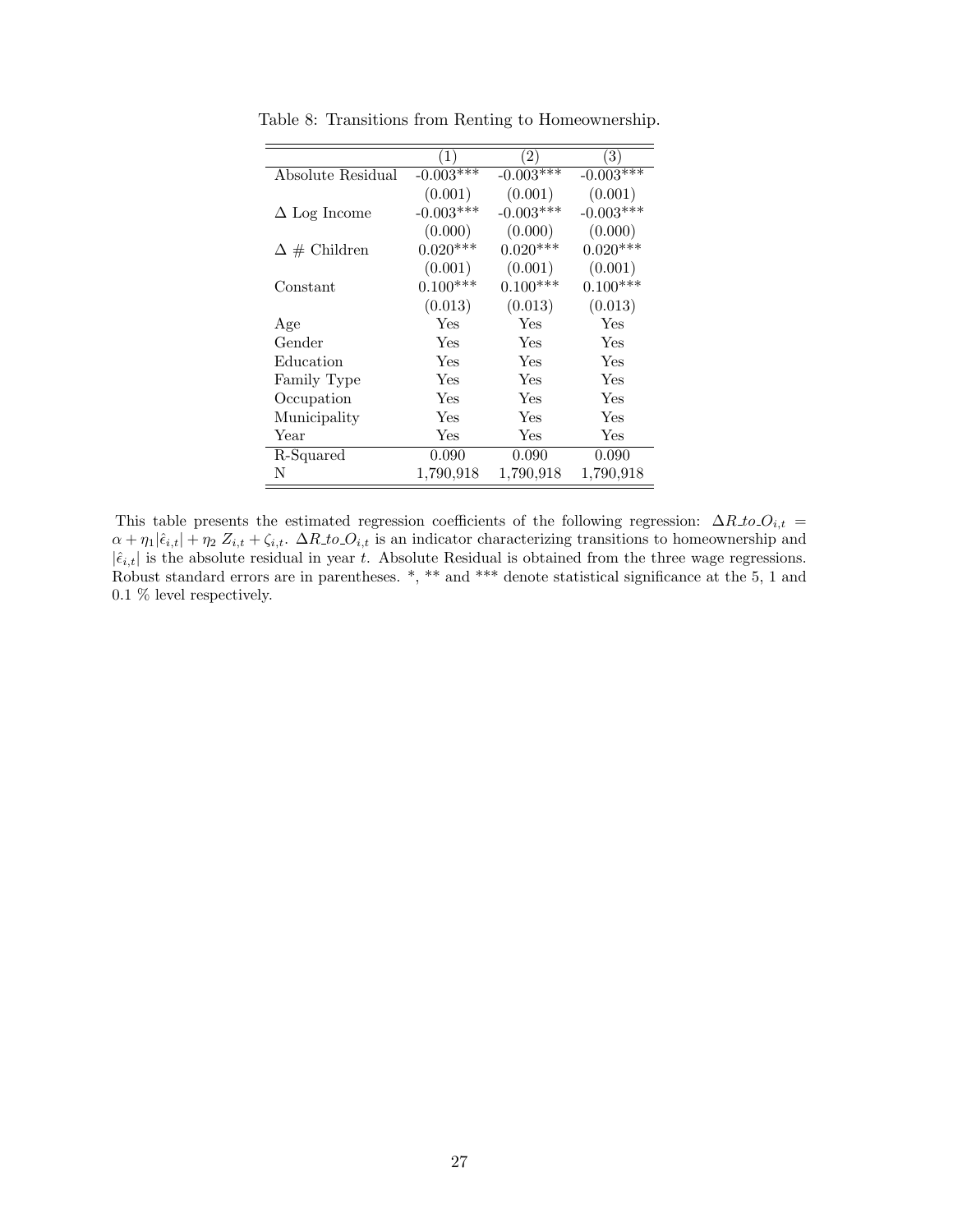|                                                                                                                                   | $\widehat{\Xi}$          | $\widehat{c}$           | $\odot$                     | $(\pm)$                          | $\widetilde{5}$              | $\overline{6}$          |
|-----------------------------------------------------------------------------------------------------------------------------------|--------------------------|-------------------------|-----------------------------|----------------------------------|------------------------------|-------------------------|
| Jwner during Spell                                                                                                                | $-0.192***$              | $-0.246***$             | $-0.192***$                 | $-0.243***$                      | $-0.191***$                  | $-0.244***$             |
|                                                                                                                                   | (0.002)                  | (0.002)                 |                             | (0.002)                          | (0.002)                      | (0.002)                 |
| Average Absolute Residual                                                                                                         | $0.696***$               | $0.551***$              | $(0.002)$<br>0.717***       | $0.574***$                       | $0.715***$                   | $0.571***$              |
|                                                                                                                                   | (0.002)                  | (0.004)                 | (0.002)                     | (0.004)                          | (0.002)                      | (0.004)                 |
| # Children                                                                                                                        | $0.034***$               | $-0.034***$             | $0.033***$                  | $-0.033***$                      | $0.033***$                   | $-0.033***$             |
|                                                                                                                                   | (0.001)                  | (0.001)                 | (0.001)                     | (0.001)                          | (0.001)                      | (0.001)                 |
| Average Absolute Residual $\times$ Owner during Spell                                                                             |                          | $0.267***$              |                             | $0.260***$                       |                              | $0.263***$              |
|                                                                                                                                   |                          | (0.005)                 |                             | (0.005)                          |                              | (0.005)                 |
| Age                                                                                                                               | ${\rm Yes}$              | Yes                     | Yes                         | Yes                              | Yes                          | Yes                     |
| Gender                                                                                                                            | ${\rm Yes}$              | Yes                     | $\mathbf{Yes}$              | Yes                              | Yes                          | $\mathbf{Y}\mathbf{es}$ |
| Education                                                                                                                         | $\mathbf{Y}_{\text{eS}}$ | ${\rm Yes}$             | $\ensuremath{\mathrm{Yes}}$ | Yes                              | Yes                          | ${\rm Yes}$             |
| Family Type                                                                                                                       | Yes                      | Yes                     | $\rm Yes$                   | $\mathbf{Y}\mathbf{es}$          | $Y_{\rm \small \textsf{ES}}$ | $Yes$<br>$Yes$          |
| Municipality                                                                                                                      | Yes                      | $\mathbf{Y}\mathbf{es}$ | $\operatorname{Yes}$        | $\mathbf{Y}\mathbf{e}\mathbf{s}$ | $\rm Yes$                    |                         |
| Job Spell Start Year                                                                                                              | Yes                      | Yes                     | Yes                         | Yes                              | Yes                          | Yes                     |
| $R-Squared$                                                                                                                       |                          |                         |                             |                                  |                              |                         |
|                                                                                                                                   | 5,622,218                | 5,622,218               | 5,622,218                   | 5,622,218                        | 5,622,218                    | 5,622,218               |
| is table presents a hazard model of job terminations as a function of mismatch, tenure and other controls. Owner during job spell |                          |                         |                             |                                  |                              |                         |

Table 9: Hazard model of job terminations. Table 9: Hazard model of job terminations.

indicates if at any time during the job spell the household becomes a homeowner. Average Absolute Residual is the average mismatch over the spell. Standard errors are in parentheses. \*, \*\* and \*\*\* denote statistical signi This table presents a hazard model of job terminations as a function of mismatch, tenure and other controls. Owner during job spell indicates if at any time during the job spell the household becomes a homeowner. Average Absolute Residual is the average mismatch over the spell. Standard errors are in parentheses. \*, \*\* and \*\*\* denote statistical significance at the 5, 1 and 0.1 % level respectively. Ē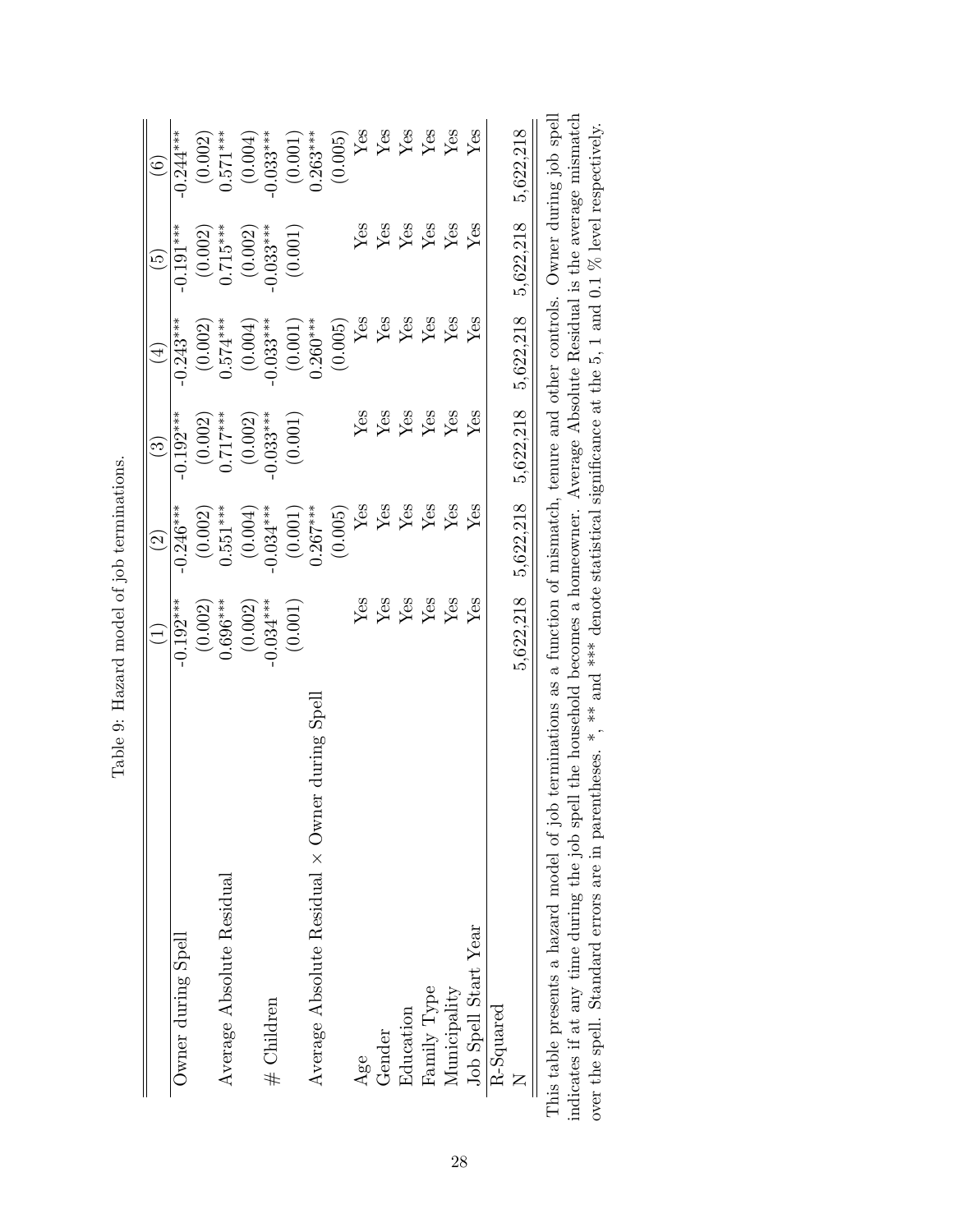| く くらしゃくら せん じんきょう<br>ׇ֚<br>ׇ֚֡<br>l<br>.<br>.<br>.<br>.<br>.<br>.<br>.<br>.                                                                                                                                                                                                                                                               |
|-------------------------------------------------------------------------------------------------------------------------------------------------------------------------------------------------------------------------------------------------------------------------------------------------------------------------------------------|
| ֘֒<br>;<br>;                                                                                                                                                                                                                                                                                                                              |
| ひこくじょう うくら しょうしょう<br>Ś<br>ï<br>j<br>ׇ֚֘֡                                                                                                                                                                                                                                                                                                  |
|                                                                                                                                                                                                                                                                                                                                           |
| l<br>i<br>こしきく くちをとく くくらく くうこく<br>j<br>1<br>j<br>:<br>:<br>;<br>;<br>;<br>ĺ.                                                                                                                                                                                                                                                              |
| J<br>j                                                                                                                                                                                                                                                                                                                                    |
| ֚֘֝֬<br>ׇ֚֘֡<br>ׇ֚֓                                                                                                                                                                                                                                                                                                                       |
| contractors are contracted as a contract of the contract of the contract of the contract of the contract of the contract of the contract of the contract of the contract of the contract of the contract of the contract of th<br>l<br>֧֧֧ׅ֧֧֧֦֧֦֧֦֧֦֧֧֦֧֧֦֧֧֧֦֧֦֧֧֧֪֧֦֧֚֚֚֚֚֚֚֚֚֚֚֚֚֚֚֚֚֚֚֚֚֚֚֚֚֚֚֚֝֝֘֜֓֟֓֝֓֝֓֝֓֜֜֝֬֝֝֝֬֝<br>١<br>I<br>I |
| ì                                                                                                                                                                                                                                                                                                                                         |
| $\frac{1}{2}$<br>'<br>'<br>I                                                                                                                                                                                                                                                                                                              |

| Panel A: 2008 to 2012              |                |                        |             |                        |                   |                        |
|------------------------------------|----------------|------------------------|-------------|------------------------|-------------------|------------------------|
|                                    |                |                        |             |                        |                   |                        |
| Absolute Residual                  | $-0.017***$    | $-0.061***$            | $-0.016***$ | $-0.042***$            | $-0.017***$       | $-0.037***$            |
|                                    | (0.001)        | (0.008)                | (0.001)     | (0.009)                | (0.001)           | (0.009)                |
| Log Income                         | $0.081***$     | $0.081***$             | $0.081***$  | $0.081***$             | $0.081***$        | $0.081***$             |
|                                    | (0.000)        | (0.000)                | (0.000)     | (0.000)                | (0.000)           | (0.000)                |
| # Children                         | $0.014***$     | $0.014***$             | $0.014***$  | $0.014***$             | $0.014***$        | $0.014***$             |
|                                    | (0.000)        | (0.000)                | (0.000)     | (0.000)                | (0.000)           | (0.000)                |
| Occupations<br>Absolute Residual X |                | $0.004***$             |             | $0.003***$             |                   | $0.002**$              |
| Constant                           | $-0.408***$    | $-0.410***$<br>(0.001) | $-0.410***$ | $-0.411***$<br>(0.001) | $-0.410***$       | $-0.411***$<br>(0.001) |
|                                    | (0.010)        | (0.010)                | (0.010)     | (0.010)                | (0.010)           | (0.010)                |
| Age                                | $\mathbf{Yes}$ | $Y$ es                 | Yes         | Yes                    | $Y$ es            | Yes                    |
| Gender                             | Yes            | $Y$ es                 | $Y$ es      | Yes                    | ${\rm \dot{Y}es}$ | $Y$ es                 |
| Education                          | Yes            | Yes                    | Yes         | Yes                    | Yes               | Yes                    |
| Family Type                        | Yes            | $Y$ es                 | $Y$ es      | Yes                    | Yes               | $Y$ es                 |
| Occupation                         | Yes            | Yes                    | Yes         | Yes                    | Yes               | $Y$ es                 |
| Municipality                       | Yes            | $Y$ es                 | $Y$ es      | Yes                    | Yes               | $Y$ es                 |
| Year                               | Yes            | Yes                    | Yes         | Yes                    | Yes               | Yes                    |
| R-Squared                          | 0.349          | 0.349                  | 0.349       | 0.349                  | 0.349             | 0.349                  |
| Z                                  | 4,861,400      | 4,861,400              | 4,861,400   | 4,861,400              | 4.861.400         | 4.861.400              |
| Panel B: 2013 to 2016              |                |                        |             |                        |                   |                        |
| Absolute Residual                  | $-0.027***$    | $-0.105***$            | $-0.026***$ | $-0.088***$            | $-0.027***$       | $-0.081***$            |
|                                    | (0.001)        | (0.012)                | (0.001)     | (0.013)                | (0.001)           | (0.013)                |
| Log Income                         | $0.083***$     | $0.083***$             | $0.083***$  | $0.083***$             | $0.083***$        | $0.083***$             |
|                                    | (0.000)        | (0.000)                | (0.000)     | (0.000)                | (0.000)           | (0.000)                |
| # Children                         | $0.010***$     | $0.010***$             | $0.010***$  | $0.010***$             | $0.010***$        | $0.010***$             |
|                                    | (0.000)        | (0.000)                | (0.000)     | (0.000)                | (0.000)           | (0.000)                |
| Occupations<br>Absolute Residual X |                | $0.008***$<br>(0.001)  |             | $0.006***$<br>(0.001)  |                   | $0.005***$<br>(0.001)  |
| Constant                           | $-0.467***$    | $-0.470**$             | $-0.471***$ | $-0.474***$            | $-0.471***$       | $-0.473***$            |
|                                    | (0.022)        | (0.022)                | (0.022)     | (0.022)                | (0.022)           | (0.022)                |
| Age                                | Yes            | Yes                    | Yes         | Yes                    | Yes               | Yes                    |
| Gender                             | Yes            | Yes                    | $Y$ es      | Yes                    | $Y$ es            | ${\rm Yes}$            |
| Education                          | Yes            | Yes                    | Yes         | Yes                    | Yes               | Yes                    |
| Family Type                        | Yes            | $Y$ es                 | $Y$ es      | $Y$ es                 | Yes               | Yes                    |
| Occupation                         | Yes            | Yes                    | Yes         | Yes                    | Yes               | Yes                    |
| Municipality                       | Yes            | Yes                    | Yes         | Yes                    | Yes               | Yes                    |
| Year                               | Yes            | Yes                    | $Y$ es      | Yes                    | Yes               | Yes                    |
| R-Squared                          | 0.365          | 0.365                  | 0.365       | 0.365                  | 0.365             | 0.365                  |
|                                    | 2,792,426      | 2,792,426              | 2,792,426   | 2.792.426              | 2.792.426         | 2,792,426              |

This table presents the estimated regression coefficients for linear probability models of the homeownership dummy on the absolute value of the mismatch residual. Absolute Residual is obtained from three wage regressions. This table presents the estimated regression coefficients for linear probability models of the homeownership dummy on the absolute value of the mismatch residual. Absolute Residual is obtained from three wage regressions.  $\#$  Occupations is the number of occupations in the municipality. Regression models are estimated using data over different time periods and presented across Panels A and B. Robust standard errors are noted in parentheses. \*, \*\* and \*\*\* denote statistical significance at the 5, 1 and 0.1 % level respectively.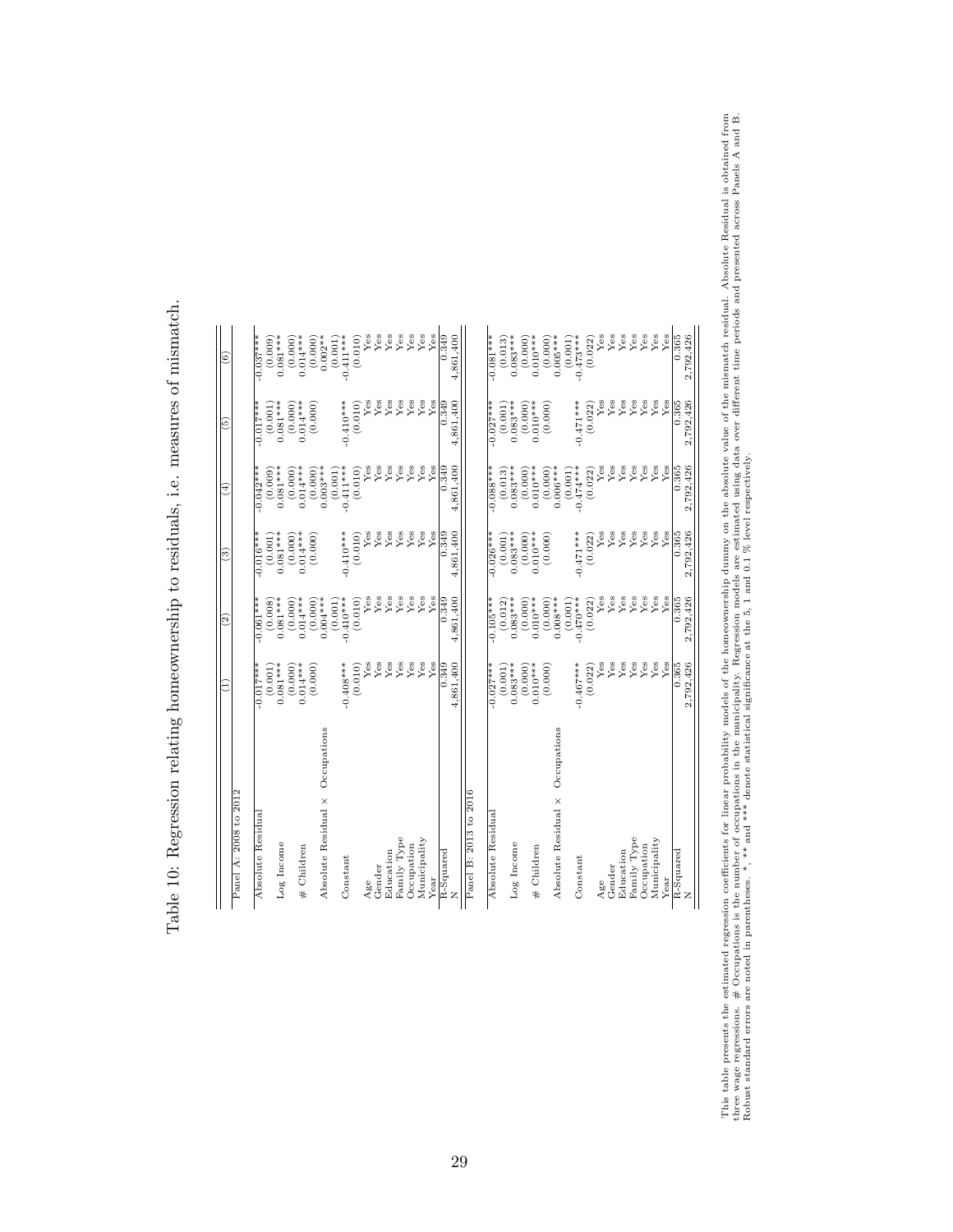|                       | (1)         | (2)         | $\overline{3}$ |
|-----------------------|-------------|-------------|----------------|
| Panel A: 2008 to 2012 |             |             |                |
| Absolute Residual     | $-0.002**$  | $-0.002**$  | $-0.002***$    |
|                       | (0.001)     | (0.001)     | (0.001)        |
| $\Delta$ Log Income   | $-0.002***$ | $-0.002***$ | $-0.002***$    |
|                       | (0.000)     | (0.000)     | (0.000)        |
| $\Delta \#$ Children  | $0.023***$  | $0.023***$  | $0.023***$     |
|                       | (0.001)     | (0.001)     | (0.001)        |
| $Constant$            | $0.107***$  | $0.107***$  | $0.107***$     |
|                       | (0.014)     | (0.014)     | (0.014)        |
| Age                   | Yes         | Yes         | Yes            |
| Gender                | Yes         | Yes         | Yes            |
| Education             | Yes         | Yes         | Yes            |
| Family Type           | Yes         | Yes         | Yes            |
| Occupation            | Yes         | Yes         | Yes            |
| Municipality          | Yes         | Yes         | Yes            |
| Year                  | Yes         | Yes         | Yes            |
| R-Squared             | 0.114       | 0.114       | 0.114          |
| N                     | 1,086,587   | 1,086,587   | 1,086,587      |
| Panel B: 2013 to 2016 |             |             |                |
| Absolute Residual     | $-0.004***$ | $-0.005***$ | $-0.005***$    |
|                       | (0.001)     | (0.001)     | (0.001)        |
| $\Delta$ Log Income   | $-0.003***$ | $-0.003***$ | $-0.003***$    |
|                       | (0.001)     | (0.001)     | (0.001)        |
| $\Delta \#$ Children  | $0.015***$  | $0.015***$  | $0.015***$     |
|                       | (0.001)     | (0.001)     | (0.001)        |
| Constant              | $0.073**$   | $0.072**$   | $0.072**$      |
|                       | (0.032)     | (0.032)     | (0.032)        |
| Age                   | Yes         | Yes         | Yes            |
| Gender                | Yes         | Yes         | Yes            |
| Education             | Yes         | Yes         | Yes            |
| Family Type           | Yes         | Yes         | Yes            |
| Occupation            | Yes         | Yes         | Yes            |
| Municipality          | Yes         | Yes         | Yes            |
| Year                  | Yes         | Yes         | Yes            |
| R-Squared             | 0.057       | 0.057       | 0.057          |
| N                     | 704,331     | 704,331     | 704,331        |

Table 11: Transitions from Renting to Homeownership.

This table presents the estimated regression coefficients of the following regression:  $\Delta R_to O_{i,t} = \alpha + \eta_1 | \hat{\epsilon}_{i,t} | + \eta_2 Z_{i,t} + \zeta_{i,t}$ .  $\Delta R_to O_{i,t}$ <br>is an indicator characterizing transitions to homeownership and  $|\hat{\epsilon}_{i,t}|$ occupations. Regression models are estimated using data over different time periods and presented across Panels A and B. Robust standard<br>errors are in parentheses. \*, \*\* and \*\*\* denote statistical significance at the 5, 1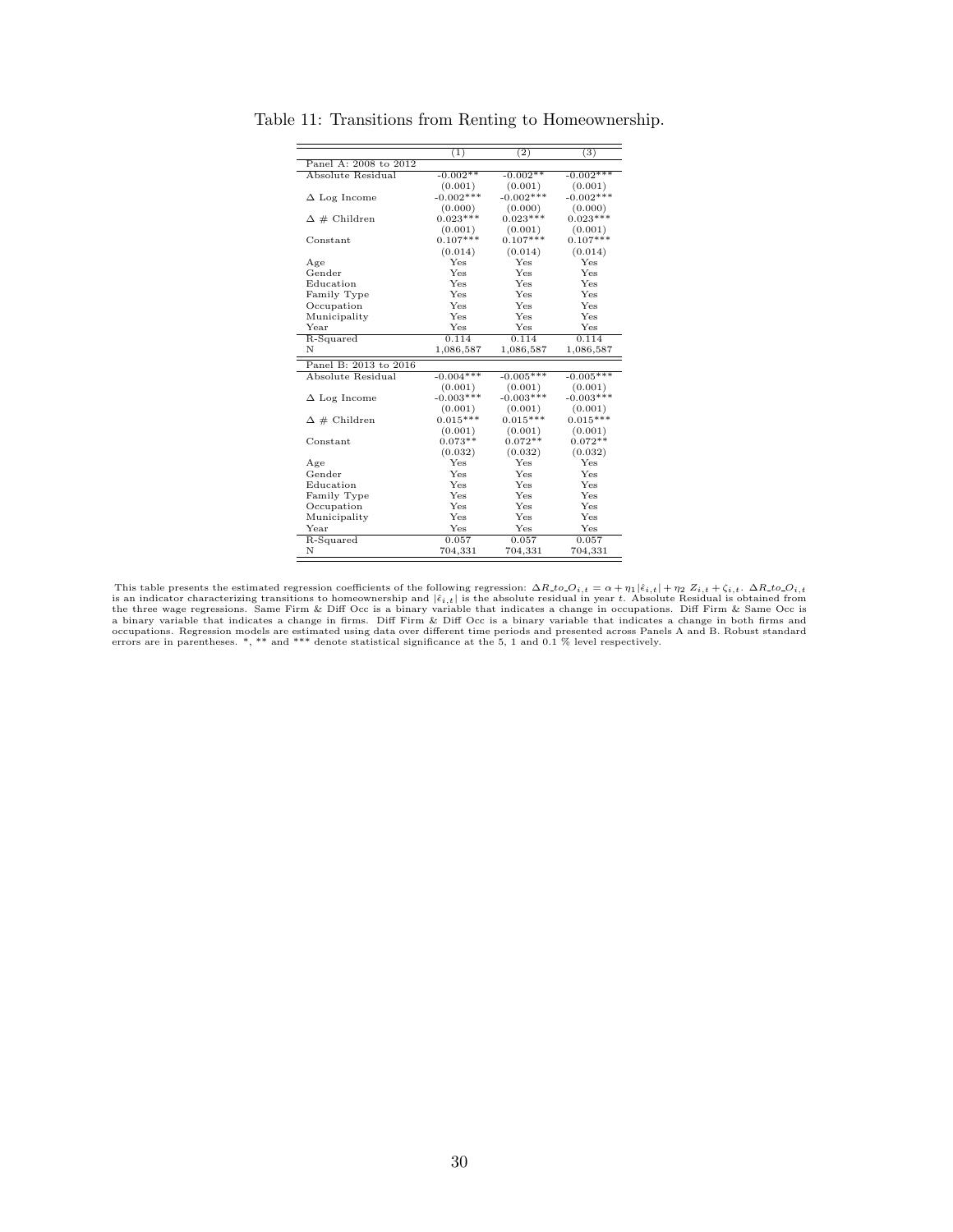## Appendix

|                      | $\left(1\right)$ | $\left( 2\right)$ | $\left( 3\right)$ |
|----------------------|------------------|-------------------|-------------------|
| Absolute Residual    | $0.123***$       | $0.125***$        | $0.124***$        |
|                      | (0.001)          | (0.001)           | (0.001)           |
| $\Delta$ Log Income  | $-0.009***$      | $-0.009***$       | $-0.009***$       |
|                      | (0.001)          | (0.001)           | (0.001)           |
| $\Delta \#$ Children | $-0.017***$      | $-0.017***$       | $-0.017***$       |
|                      | (0.000)          | (0.000)           | (0.000)           |
| Constant             | $0.262***$       | $0.273***$        | $0.273***$        |
|                      | (0.010)          | (0.010)           | (0.010)           |
| Age                  | Yes              | Yes               | Yes               |
| Education            | Yes              | Yes               | Yes               |
| Family Type          | Yes              | Yes               | Yes               |
| Occupation           | Yes              | Yes               | Yes               |
| Municipality         | Yes              | Yes               | Yes               |
| Year                 | Yes              | Yes               | Yes               |
| R-Squared            | 0.040            | 0.040             | 0.040             |
| N                    | 6,022,449        | 6,022,449         | 6,022,449         |

Table 12: Relating Mismatch and Job separation.

This table presents the estimated regression coefficients for the linear probability model that models job change as a function of mismatch and other controls. Robust standard errors are in parentheses. \*, \*\* and \*\*\* denote statistical significance at the 5, 1 and 0.1 % level respectively.